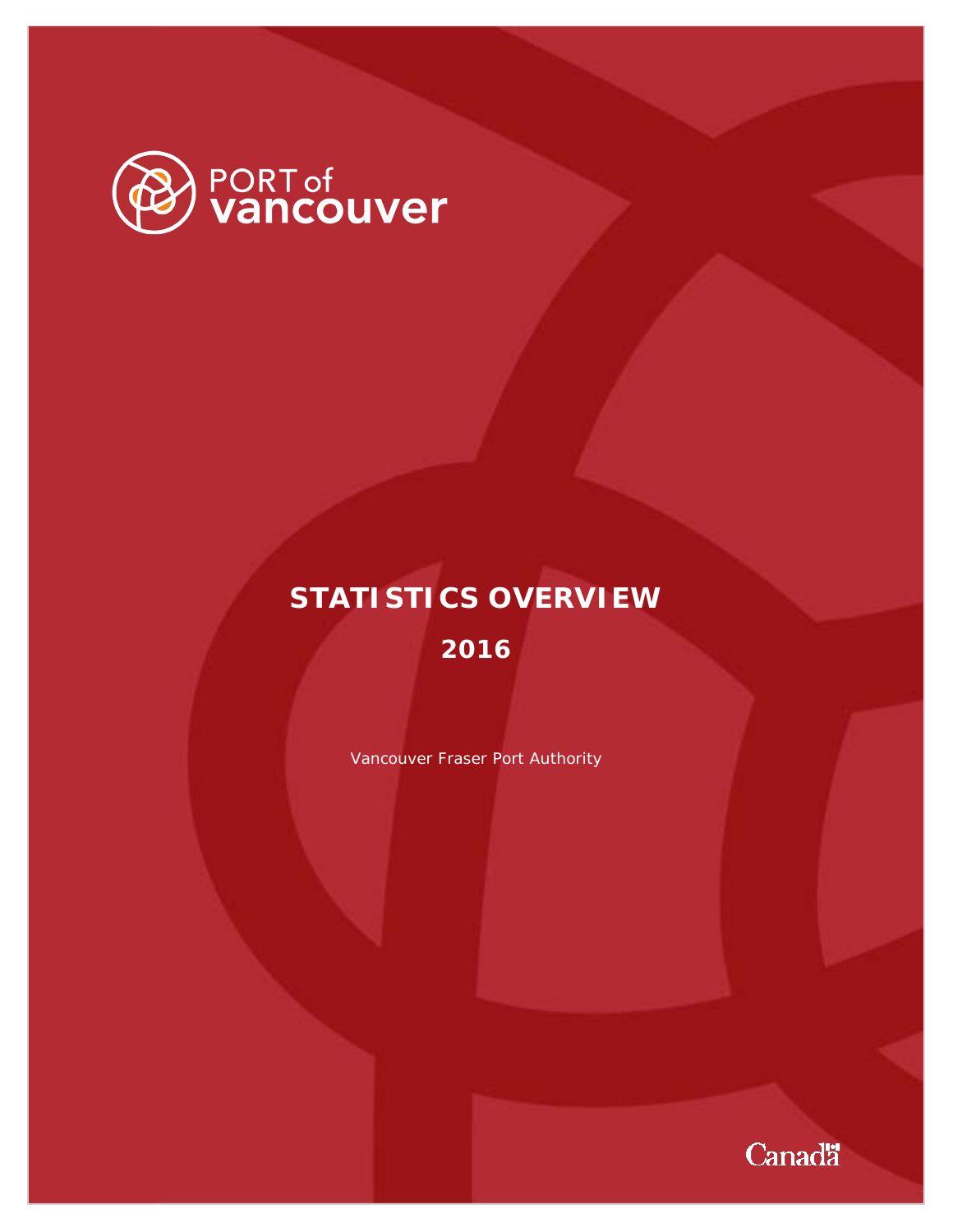## **Table of contents**

| Overview                                         | $\mathbf{1}$   |
|--------------------------------------------------|----------------|
| Foreign Vessel Traffic                           | $\overline{2}$ |
| Cargo Summary by Sector                          | $\overline{2}$ |
| <b>Bulk Sector</b>                               | 3              |
| <b>Container Units and TEUs</b>                  | $\overline{4}$ |
| Container Sector                                 | 5              |
| <b>Breakbulk Sector</b>                          | 6              |
| Auto Sector                                      | $\overline{7}$ |
| <b>Cruise Sector</b>                             | $\overline{7}$ |
| <b>Principal Commodities</b>                     | 8              |
| Principal Trading Economies                      | 13             |
| Top 5 Trading Economies by Principal Commodities | 17             |
| Top 5 Commodities by Principal Trading Economies | 20             |
| Contact                                          | 23             |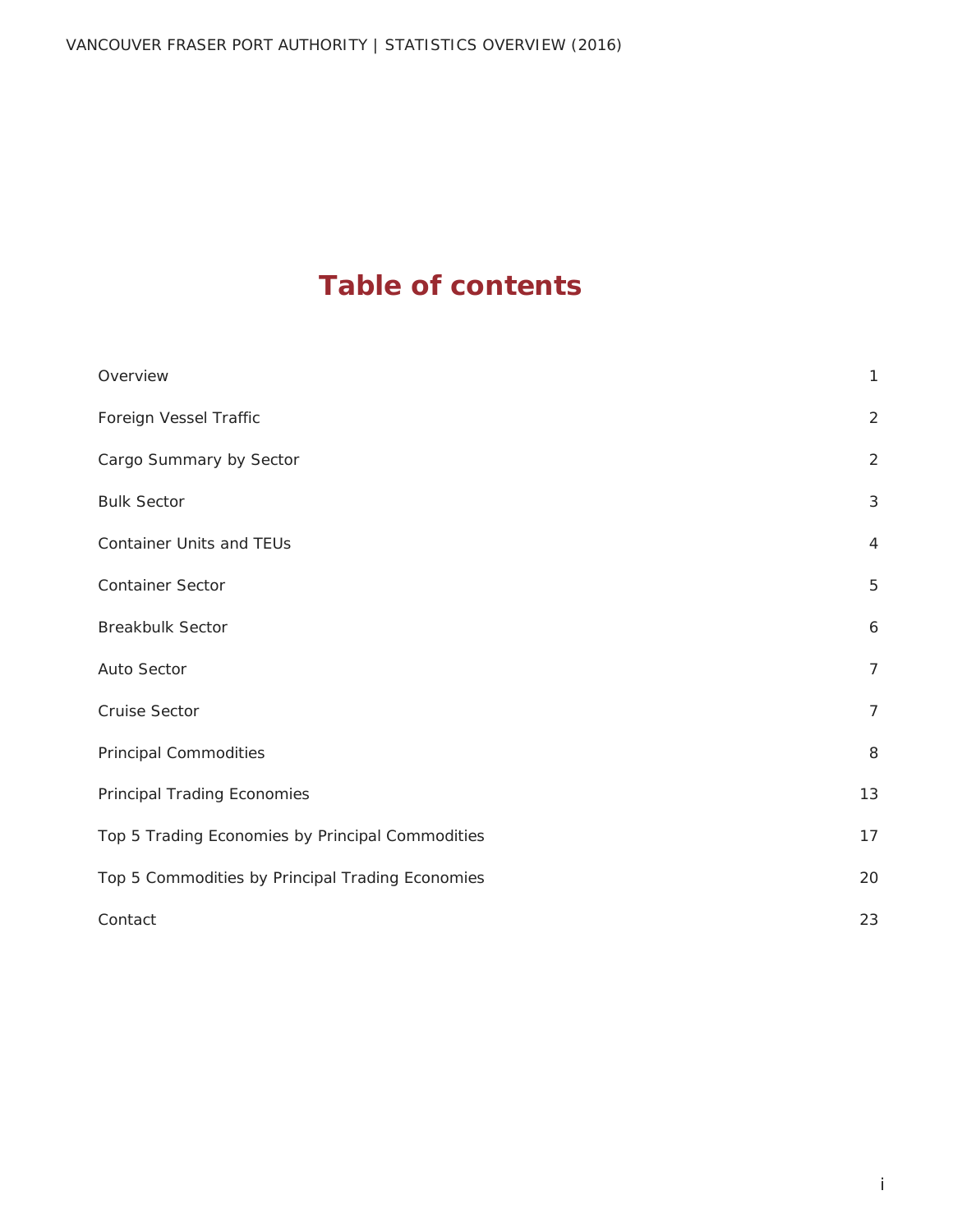## **Overview**

Port of Vancouver handled 136 million tonnes of cargo in 2016, down 2% from the previous year's 138 million tonnes. The 2016 Statistics Overview tabulates the volume of cargo shipped through Port of Vancouver over the past three years (2014 - 2016). Various breakdowns are provided, including: imports, exports, major commodities, containerized cargo, principal trading economies, vessel arrivals, and cruise volumes.

| Metric Tonnes            | 2014        | 2015        | 2016        | % change* |
|--------------------------|-------------|-------------|-------------|-----------|
| Auto $**$                | 351,463     | 384.474     | 393,280     | 2%        |
| <b>Breakbulk</b>         | 16,967,423  | 16,471,999  | 16,240,034  | $-1%$     |
| <b>Bulk</b>              | 97.653.685  | 96.190.277  | 93.846.874  | $-2%$     |
| Containerized            | 24,665,586  | 25.035.834  | 25,057,867  | 0%        |
| <b>Total Tonnage</b>     | 139,638,157 | 138,082,585 | 135,538,055 | $-2%$     |
| Auto (Units) **          | 351,463     | 384,474     | 393,280     | 2%        |
| Containers (TEUs)        | 2,912,900   | 3,054,467   | 2,929,585   | $-4%$     |
| <b>Cruise Passengers</b> | 812,095     | 805.435     | 826,820     | 3%        |
| Foreign Vessel Arrivals  | 3.168       | 3,126       | 3.105       | $-1%$     |

\* For the remainder of this report, "% change" refers to change between 2015 and 2016 figures

\*\* 1 Vehicle Unit = 1 Metric Tonne











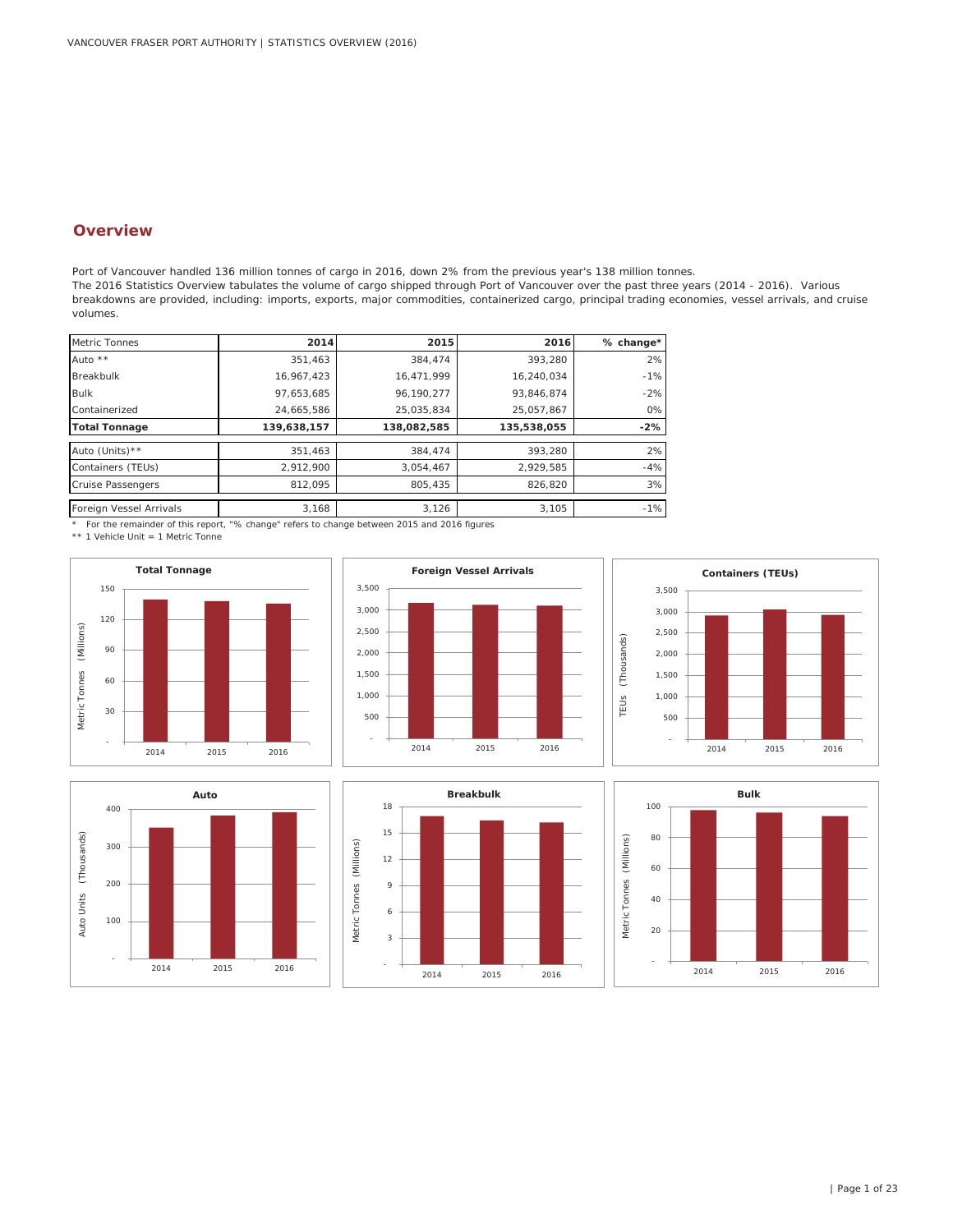#### VANCOUVER FRASER PORT AUTHORITY | STATISTICS OVERVIEW (2016)

## **Foreign Vessel Traffic**

| <b>Vessel Type</b>   |                        | 2014        | 2015        | 2016        | % Change |
|----------------------|------------------------|-------------|-------------|-------------|----------|
| <b>Bulk Carrier</b>  | <b>Vessel Arrivals</b> | 1,588       | 1,500       | 1,463       | $-2%$    |
|                      | $GRT*$                 | 60,070,980  | 57,562,320  | 55,871,916  | $-3%$    |
| Container            | <b>Vessel Arrivals</b> | 759         | 760         | 748         | $-2%$    |
|                      | $GRT*$                 | 49,510,364  | 50,091,738  | 51,040,413  | 2%       |
| Ro-Ro                | <b>Vessel Arrivals</b> | 265         | 256         | 243         | $-5%$    |
|                      | $GRT*$                 | 13,511,258  | 13,101,019  | 13,312,023  | 2%       |
|                      | <b>Vessel Arrivals</b> | 215         | 222         | 248         | 12%      |
| Tanker               | $GRT*$                 | 5,538,051   | 5,224,132   | 5,168,116   | $-1%$    |
|                      | <b>Vessel Arrivals</b> | 255         | 237         | 233         | $-2%$    |
| Passenger            | $GRT*$                 | 17,277,192  | 17,311,298  | 17,967,675  | 4%       |
|                      | <b>Vessel Arrivals</b> | 86          | 151         | 170         | 13%      |
| <b>Miscellaneous</b> | $GRT*$                 | 212,809     | 276,716     | 323,523     | 17%      |
| <b>GRAND TOTAL</b>   | <b>Vessel Arrivals</b> | 3,168       | 3,126       | 3,105       | $-1%$    |
|                      | GRT*                   | 146,120,654 | 143,567,223 | 143,683,666 | 0%       |

\* Gross Registered Tonnage in Metric Tonnes

#### **Cargo Summary by Sector**

| <b>Metric Tonnes</b> | 2014        | 2015        | 2016        | % Change |
|----------------------|-------------|-------------|-------------|----------|
| Foreign              | 109,798,160 | 109,274,400 | 106,466,564 | $-3%$    |
| <b>Inbound</b>       | 16,957,408  | 16,885,773  | 16,522,524  | $-2%$    |
| Auto                 | 338,537     | 371,370     | 379,402     | 2%       |
| <b>Break Bulk</b>    | 1,470,483   | 1,271,335   | 1,053,604   | $-17%$   |
| <b>Bulk</b>          | 4,274,573   | 4, 167, 360 | 4,325,306   | 4%       |
| Container            | 10,873,815  | 11,075,708  | 10,764,212  | $-3%$    |
| Outbound             | 92,840,753  | 92,388,627  | 89,944,040  | $-3%$    |
| Auto                 | 96          | 169         | 270         | 60%      |
| <b>Break Bulk</b>    | 2,567,501   | 2,294,052   | 1,785,347   | $-22%$   |
| <b>Bulk</b>          | 76,481,385  | 76,134,280  | 73,864,769  | $-3%$    |
| Container            | 13,791,771  | 13,960,126  | 14,293,655  | 2%       |
| <b>Domestic</b>      | 29,839,996  | 28,808,184  | 29,071,491  | 1%       |
| <b>Inbound</b>       | 11,624,521  | 11,329,827  | 11,092,114  | $-2%$    |
| Auto                 | 12,830      | 12,935      | 13,608      | 5%       |
| <b>Break Bulk</b>    | 4,952,560   | 4,996,345   | 4,898,400   | $-2%$    |
| <b>Bulk</b>          | 6,659,131   | 6,320,548   | 6,180,106   | $-2%$    |
| Outbound             | 18,215,475  | 17,478,357  | 17,979,377  | 3%       |
| <b>Break Bulk</b>    | 7,976,878   | 7,910,268   | 8,502,684   | 7%       |
| <b>Bulk</b>          | 10,238,597  | 9,568,089   | 9,476,693   | $-1%$    |
| <b>Overall</b>       | 139,638,157 | 138,082,585 | 135,538,055 | $-2%$    |
| <b>Inbound</b>       | 28,581,929  | 28,215,600  | 27,614,638  | $-2%$    |
| Auto                 | 351,367     | 384,305     | 393,010     | 2%       |
| <b>Break Bulk</b>    | 6,423,043   | 6,267,680   | 5,952,004   | $-5%$    |
| <b>Bulk</b>          | 10,933,704  | 10,487,908  | 10,505,412  | 0%       |
| Container            | 10,873,815  | 11,075,708  | 10,764,212  | $-3%$    |
| Outbound             | 111,056,228 | 109,866,984 | 107,923,417 | $-2%$    |
| Auto                 | 96          | 169         | 270         | 60%      |
| <b>Break Bulk</b>    | 10,544,380  | 10,204,320  | 10,288,030  | 1%       |
| <b>Bulk</b>          | 86,719,981  | 85,702,369  | 83,341,461  | $-3%$    |
| Container            | 13,791,771  | 13,960,126  | 14,293,655  | 2%       |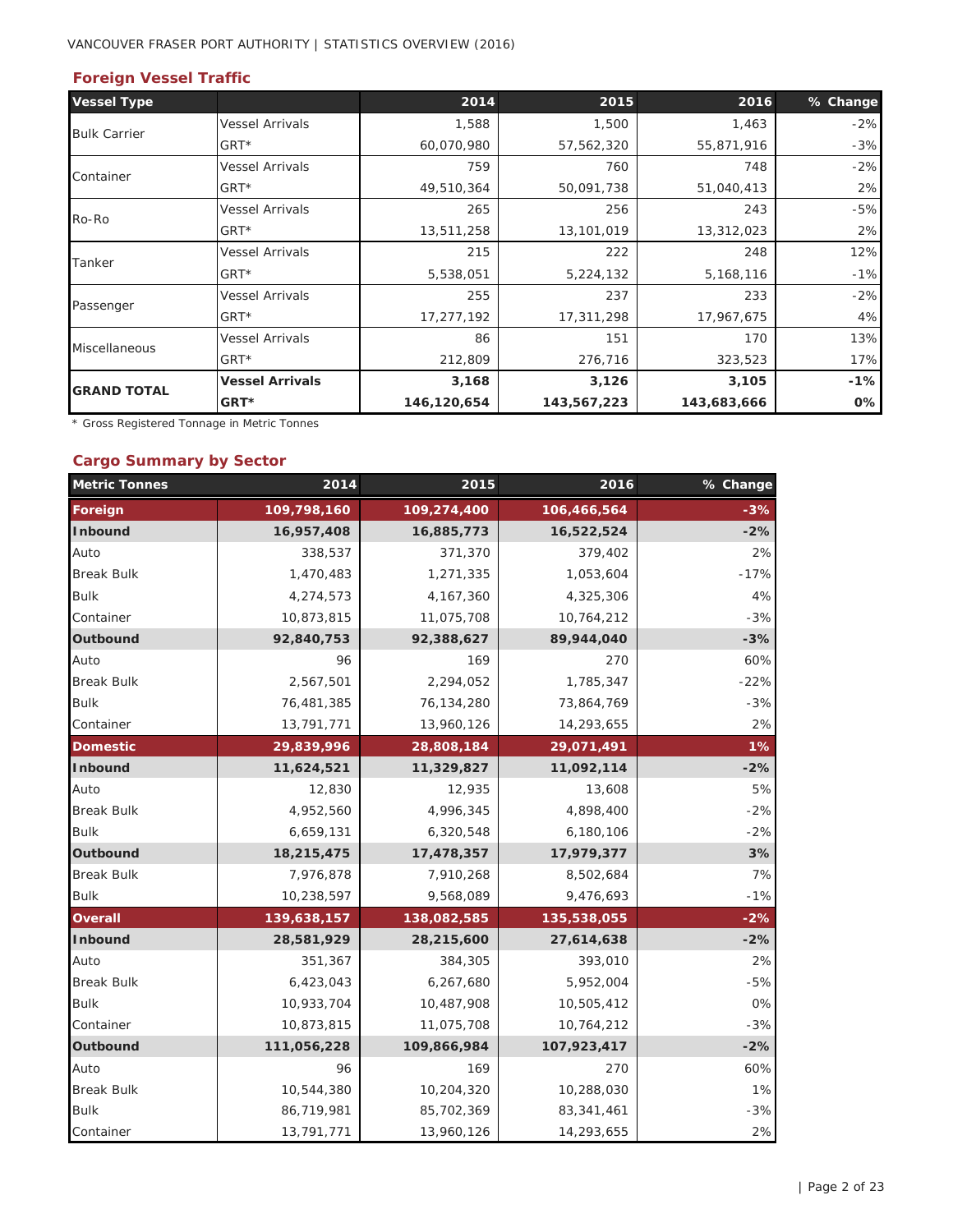#### **Bulk Sector**

| <b>Metric Tonnes</b>                          | 2014         | 2015         | 2016        | % Change |
|-----------------------------------------------|--------------|--------------|-------------|----------|
| Coal                                          | 38, 105, 216 | 35, 147, 212 | 32,991,251  | -6%      |
| Metallurgical Coal                            | 26,146,619   | 25,724,596   | 26,188,818  | 2%       |
| <b>Thermal Coal</b>                           | 11,640,720   | 9,150,273    | 6,571,146   | $-28%$   |
| Other/Unspecified Coal                        | 317,877      | 272,343      | 231,287     | $-15%$   |
| <b>Grain, Specialty Crops &amp; Feed</b>      | 19,617,621   | 21,561,290   | 21,843,463  | 1%       |
| Wheat                                         | 8,932,150    | 10,716,775   | 8,964,082   | $-16%$   |
| Canola                                        | 6,464,474    | 5,992,273    | 7,124,638   | 19%      |
| <b>Specialty Crops</b>                        | 2,954,040    | 3,546,594    | 4, 181, 234 | 18%      |
| Barley (not including feed)                   | 696,400      | 585,986      | 727,633     | 24%      |
| Animal Feed                                   | 413,688      | 488,427      | 580,689     | 19%      |
| <b>Other Cereals</b>                          | 156,868      | 231,235      | 265,187     | 15%      |
| <b>Chemicals, Basic Metals and Minerals</b>   | 13,476,389   | 12,403,528   | 12,489,645  | 1%       |
| <b>Minerals</b>                               | 9,935,783    | 8,998,748    | 8,986,331   | 0%       |
| Ores & Concentrates                           | 1,840,336    | 1,741,375    | 1,694,060   | $-3%$    |
| <b>Organic Chemicals</b>                      | 937,860      | 926,460      | 1,056,191   | 14%      |
| <b>Inorganic Chemicals</b>                    | 759,599      | 727,146      | 742,806     | 2%       |
| Other Products of Chemical Industries         | 2,812        | 9,799        | 10,257      | 5%       |
| <b>Fertilizers</b>                            | 9,945,886    | 11,315,421   | 10,648,447  | $-6%$    |
| Potash & Potassium-Based Fertilizers          | 7,492,346    | 8,659,872    | 7,997,860   | $-8%$    |
| Sulphur                                       | 2,451,879    | 2,653,768    | 2,647,024   | 0%       |
| Nitrogen-Based Fertilizers                    | 1,662        | 1,781        | 3,563       | 100%     |
| <b>Forest Products</b>                        | 7,704,322    | 7,612,540    | 7,653,605   | 1%       |
| Woodchips                                     | 6,796,117    | 6,687,694    | 6,689,162   | 0%       |
| Other Wood Products                           | 908,205      | 924,770      | 964,443     | 4%       |
| Paper & Paperboard                            |              | 76           |             | $-100%$  |
| <b>Petroleum Products</b>                     | 7,354,125    | 6,464,249    | 6,382,119   | $-1%$    |
| Gasoline                                      | 1,852,498    | 1,839,863    | 2,137,249   | 16%      |
| Diesel & Fuel Oils                            | 1,136,915    | 1,069,318    | 1,266,900   | 18%      |
| Crude Petroleum                               | 2,917,319    | 1,964,997    | 1,185,121   | $-40%$   |
| Kerosene, Distillate & Coke                   | 768,726      | 953,688      | 1,077,573   | 13%      |
| Aviation & Jet Fuel                           | 672,806      | 614,064      | 689,834     | 12%      |
| Other Petroleum Products                      | 5,861        | 22,318       | 25,442      | 14%      |
| <b>Processed Food Products</b>                | 972,104      | 1,152,737    | 1,296,936   | 13%      |
| Animal/Vegetable Oils, Fats & Waxes           | 856,003      | 1,017,971    | 1,161,597   | 14%      |
| Other Prepared Food Products                  | 116,101      | 134,766      | 135,339     | 0%       |
| Machinery, Vehicles, Construction & Materials | 478,022      | 533,300      | 541,410     | 2%       |
| <b>Construction &amp; Materials</b>           | 478,022      | 533,300      | 541,410     | 2%       |
| <b>Grand Total</b>                            | 97,653,685   | 96,190,277   | 93,846,874  | $-2%$    |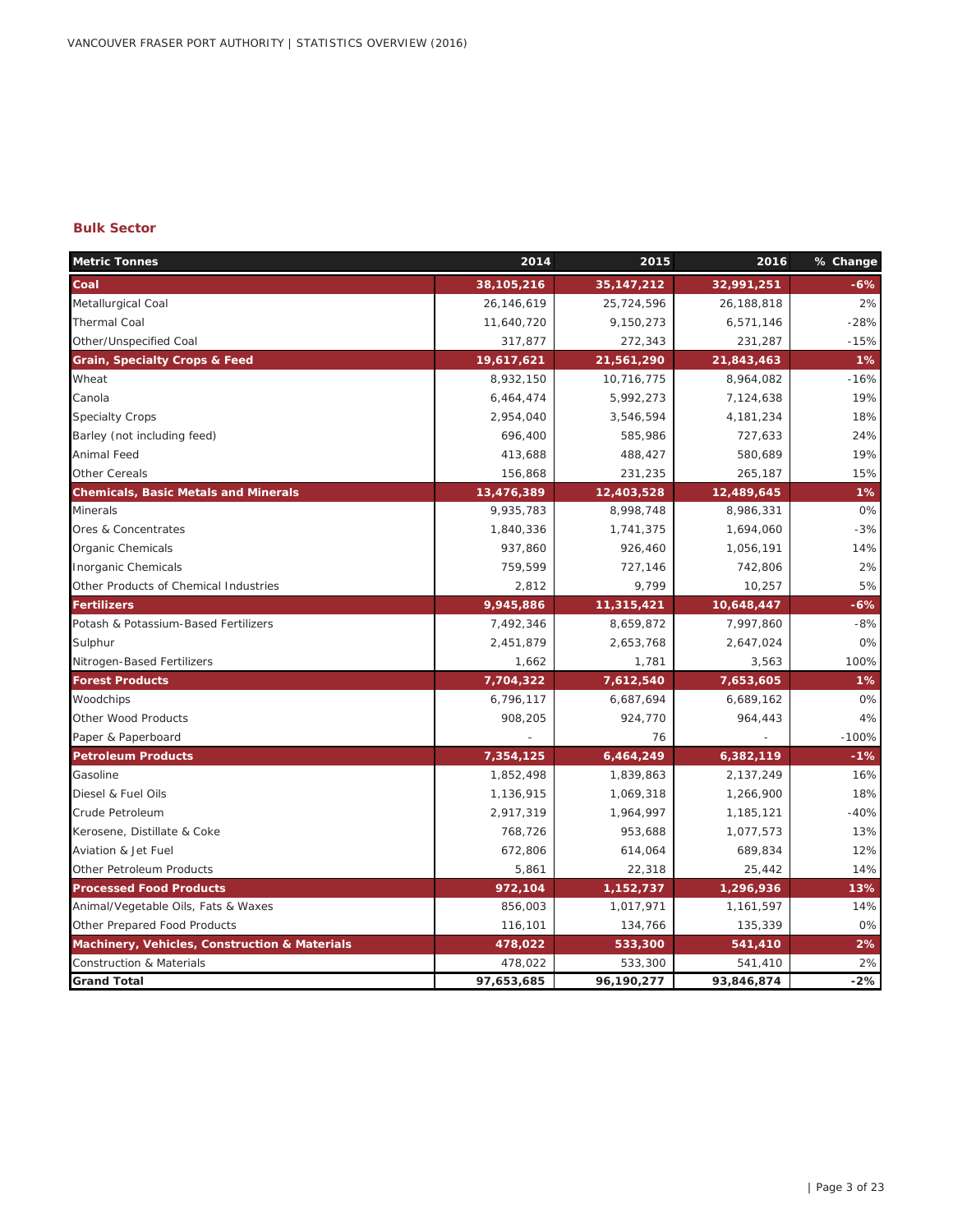#### **Container Units and TEUs**

|                    | 2014      |             | 2015            |                   |              | 2016                 |              | % Change    |  |
|--------------------|-----------|-------------|-----------------|-------------------|--------------|----------------------|--------------|-------------|--|
|                    | Units     | <b>TEUs</b> | Units           | <b>TEUs</b>       | <b>Units</b> | <b>TEUs</b>          | <b>Units</b> | <b>TEUs</b> |  |
| <b>Inbound</b>     | 906,154   | 1,556,678   | 915,394         | 1,580,846         | 896,727      | 1,554,139            | $-2%$        | $-2%$       |  |
| Laden              | 870,129   | 1,499,079   | 889,816         | 1,542,388         | 866,546      | 1,505,942            | $-3%$        | $-2%$       |  |
| 20'                | 247,431   | 247,431     | 243,441         | 243,441           | 233,368      | 233,368              | $-4%$        | $-4%$       |  |
| 40'                | 597,762   | 1,195,524   | 621,589         | 1,243,178         | 608,307      | 1,216,614            | $-2%$        | $-2%$       |  |
| 45'                | 24,892    | 56,007      | 24,786          | 55,769            | 24,871       | 55,960               | 0%           | 0%          |  |
| 53'                | 44        | 117         |                 |                   |              |                      | N/A          | N/A         |  |
| Empty              | 36,025    | 57,599      | 25,578          | 38,458            | 30,181       | 48,197               | 18%          | 25%         |  |
| 20'                | 14,541    | 14,541      | 12,746          | 12,746            | 12,292       | 12,292               | $-4%$        | $-4%$       |  |
| 40'                | 21,266    | 42,532      | 12,639          | 25,278            | 17,629       | 35,258               | 39%          | 39%         |  |
| 45'                | 129       | 290         | 193             | 434               | 105          | 236                  | $-46%$       | $-46%$      |  |
| 53'                | 89        | 236         | $\sim 10^{-11}$ |                   | 155          | 411                  | N/A          | N/A         |  |
| Outbound           | 786,643   | 1,356,223   | 854,970         | 1,473,621         | 795,549      | 1,375,446            | $-7%$        | $-7%$       |  |
| Laden              | 606,545   | 1,045,676   | 615,251         | 1,066,034         | 628,938      | 1,100,686            | 2%           | 3%          |  |
| 20'                | 170,091   | 170,091     | 166,780         | 166,780           | 159,175      | 159,175              | $-5%$        | $-5%$       |  |
| 40'                | 425.746   | 851,492     | 439.225         | 878,450           | 461.823      | 923,646              | 5%           | 5%          |  |
| 45'                | 10,708    | 24,093      | 9,246           | 20,804            | 7,940        | 17,865               | $-14%$       | $-14%$      |  |
| Empty              | 180,098   | 310,547     | 239,719         | 407,588           | 166,611      | 274,760              | $-30%$       | $-33%$      |  |
| 20'                | 52,314    | 52,314      | 75,150          | 75,150            | 61,729       | 61,729               | $-18%$       | $-18%$      |  |
| 40'                | 117,125   | 234,250     | 151,371         | 302,742           | 91,813       | 183,626              | $-39%$       | $-39%$      |  |
| 45'                | 10,659    | 23,983      | 13,198          | 29,696            | 13,069       | 29,405               | $-1%$        | $-1%$       |  |
| <b>Total Laden</b> | 1,476,674 | 2,544,755   | 1,505,067       | 2,608,421         | 1,495,484    | 2,606,628            | $-1%$        | 0%          |  |
| 20'                | 417,522   | 417,522     | 410,221         | 410,221           | 392,543      | 392,543              | $-4%$        | $-4%$       |  |
| 40'                | 1,023,508 | 2,047,016   | 1,060,814       | 2,121,628         | 1,070,130    | 2,140,260            | 1%           | 1%          |  |
| 45'                | 35,600    | 80,100      | 34,032          | 76,572            | 32,811       | 73,825               | $-4%$        | $-4%$       |  |
| 53'                | 44        | 117         |                 | <b>Contractor</b> |              | $\sim 100$ m $^{-1}$ | N/A          | N/A         |  |
| <b>Total Empty</b> | 216,123   | 368,146     | 265,297         | 446,046           | 196,792      | 322,957              | $-26%$       | $-28%$      |  |
| 20'                | 66,855    | 66,855      | 87,896          | 87,896            | 74,021       | 74,021               | $-16%$       | $-16%$      |  |
| 40'                | 138,391   | 276,782     | 164,010         | 328,020           | 109,442      | 218,884              | $-33%$       | $-33%$      |  |
| 45'                | 10,788    | 24,273      | 13,391          | 30,130            | 13,174       | 29,642               | $-2%$        | $-2%$       |  |
| 53'                | 89        | 236         |                 | $\sim$            | 155          | 411                  | N/A          | N/A         |  |
| <b>Grand Total</b> | 1,692,797 | 2,912,900   | 1,770,364       | 3,054,467         | 1,692,276    | 2,929,585            | $-4%$        | $-4%$       |  |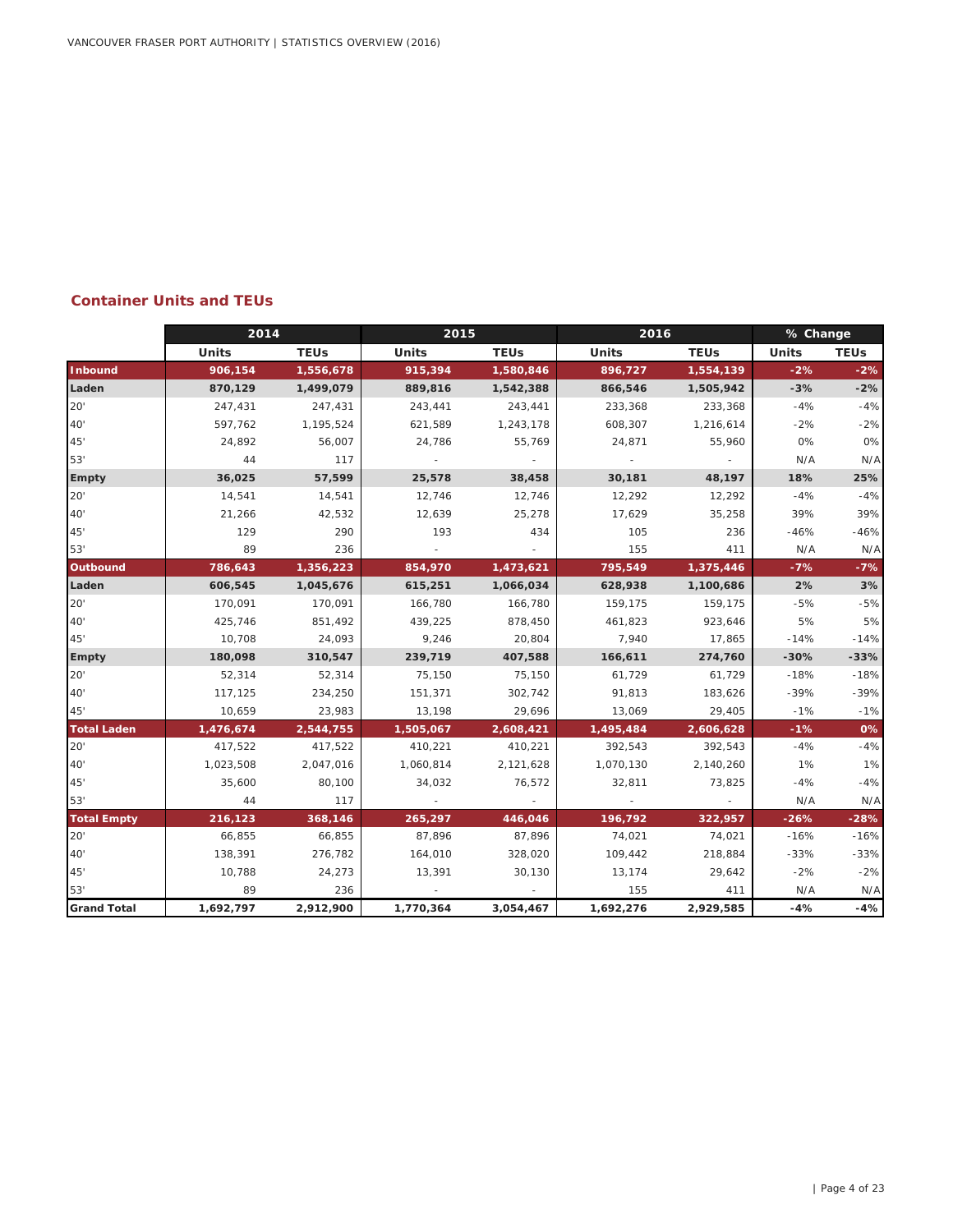## **Container Sector**

| <b>Metric Tonnes</b>                  | 2014       | 2015       | 2016       | % Change |
|---------------------------------------|------------|------------|------------|----------|
| <b>Inbound</b>                        | 10,873,815 | 11,075,708 | 10,764,212 | $-3%$    |
| <b>Household Goods</b>                | 3,232,108  | 3,390,867  | 3,312,581  | $-2%$    |
| Industrial, Auto and Vehicle Parts    | 1,335,578  | 1,442,597  | 1,367,009  | $-5%$    |
| <b>Construction &amp; Materials</b>   | 1,458,586  | 1,392,604  | 1,266,836  | $-9%$    |
| Machinery                             | 795,581    | 765,441    | 683,453    | $-11%$   |
| Produce                               | 375,205    | 386,066    | 385,068    | 0%       |
| <b>Basic Metals</b>                   | 399,059    | 384,105    | 375,351    | $-2%$    |
| Other Products of Chemical Industries | 362,739    | 365,047    | 359,409    | $-2%$    |
| <b>Beverages</b>                      | 295,036    | 310,579    | 316,553    | 2%       |
| Organic Chemicals                     | 284,604    | 312,525    | 292,825    | $-6%$    |
| Other Prepared Food Products          | 262,769    | 286,882    | 276,924    | $-3%$    |
| Others                                | 2,072,551  | 2,038,993  | 2,128,203  | 4%       |
| <b>Outbound</b>                       | 13,791,771 | 13,960,126 | 14,293,655 | 2%       |
| Lumber                                | 3,919,803  | 3,810,533  | 3,725,056  | $-2%$    |
| Woodpulp                              | 2,056,998  | 2,437,406  | 2,705,444  | 11%      |
| <b>Specialty Crops</b>                | 2,679,458  | 2,773,536  | 2,437,653  | $-12%$   |
| Other Cereals                         | 394,152    | 368,372    | 689,889    | 87%      |
| Waste Paper                           | 619,731    | 681,911    | 619,966    | $-9%$    |
| Meat, Fish & Poultry                  | 518,991    | 556,641    | 618,697    | 11%      |
| <b>Basic Metals</b>                   | 411,811    | 421,561    | 433,506    | 3%       |
| Other Products of Chemical Industries | 377,255    | 381,963    | 431,786    | 13%      |
| Paper & Paperboard                    | 470,536    | 432,850    | 375,609    | $-13%$   |
| <b>Animal Feed</b>                    | 255,733    | 216,578    | 292,475    | 35%      |
| Others                                | 2,087,301  | 1,878,776  | 1,963,576  | 5%       |
| <b>Overall</b>                        | 24,665,586 | 25,035,834 | 25,057,867 | 0%       |
| Lumber                                | 3,948,541  | 3,833,833  | 3,741,259  | $-2%$    |
| <b>Household Goods</b>                | 3,394,627  | 3,557,464  | 3,461,649  | $-3%$    |
| Woodpulp                              | 2,057,320  | 2,438,238  | 2,707,497  | 11%      |
| <b>Specialty Crops</b>                | 2,704,241  | 2,800,125  | 2,468,763  | $-12%$   |
| Industrial, Auto and Vehicle Parts    | 1,423,471  | 1,533,764  | 1,491,730  | $-3%$    |
| <b>Construction &amp; Materials</b>   | 1,579,300  | 1,518,855  | 1,391,875  | $-8%$    |
| Meat, Fish & Poultry                  | 719,991    | 765,255    | 837,249    | 9%       |
| Other Cereals                         | 507,488    | 492,714    | 812,030    | 65%      |
| <b>Basic Metals</b>                   | 810,870    | 805,666    | 808,857    | 0%       |
| Other Products of Chemical Industries | 739,993    | 747,010    | 791,195    | 6%       |
| Others                                | 6,779,744  | 6,542,909  | 6,545,761  | 0%       |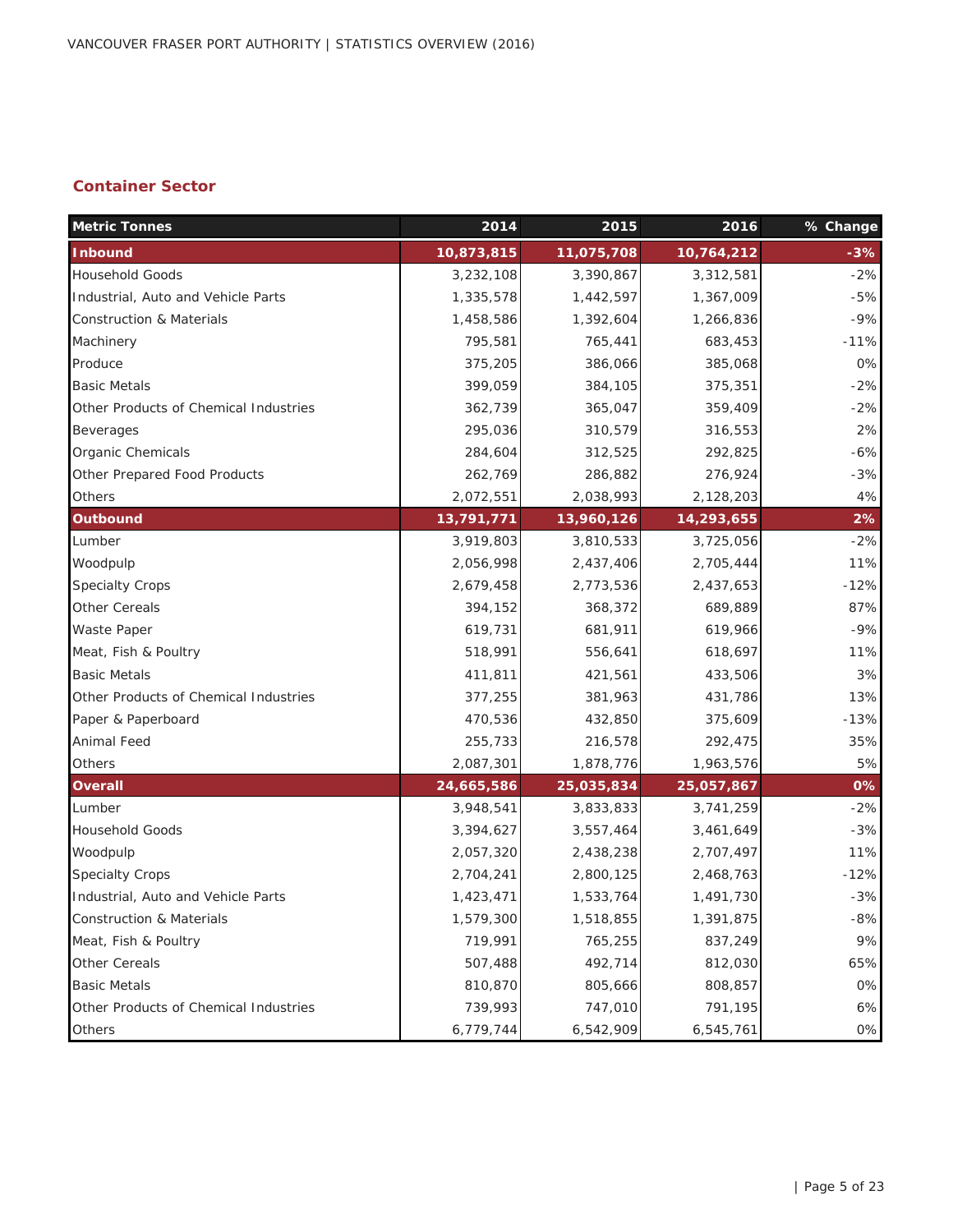#### **Breakbulk Sector**

| <b>Metric Tonnes</b>                | 2014       | 2015       | 2016           | % Change |
|-------------------------------------|------------|------------|----------------|----------|
| <b>Inbound</b>                      | 6,423,043  | 6,267,680  | 5,952,004      | -5%      |
| Miscellaneous Goods                 | 1,917,221  | 2,017,814  | 2,118,227      | 5%       |
| Logs                                | 1,863,810  | 1,843,502  | 1,725,538      | $-6%$    |
| Paper & Paperboard                  | 1,055,925  | 996,492    | 933,807        | $-6%$    |
| <b>Basic Metals</b>                 | 726,069    | 633,997    | 630,763        | $-1%$    |
| <b>Construction &amp; Materials</b> | 789,569    | 699,123    | 498,392        | $-29%$   |
| Machinery                           | 29,332     | 28,399     | 25,241         | $-11%$   |
| Industrial, Auto and Vehicle Parts  | 18,374     | 11,939     | 13,318         | 12%      |
| Lumber                              |            |            | 6,000          | N/A      |
| Vehicles                            | 498        | 1,180      | 518            | $-56%$   |
| <b>Household Goods</b>              | 2,637      | 2,061      | 199            | $-90%$   |
| Others                              | 19,608     | 33,173     | $\overline{2}$ | $-100%$  |
| Outbound                            | 10,544,380 | 10,204,320 | 10,288,030     | 1%       |
| Logs                                | 6,553,265  | 6,264,642  | 6,602,956      | 5%       |
| Miscellaneous Goods                 | 1,921,620  | 2,030,323  | 2,133,487      | 5%       |
| Woodpulp                            | 1,315,307  | 1,340,938  | 1,057,298      | $-21%$   |
| <b>Basic Metals</b>                 | 386,558    | 337,532    | 304,235        | $-10%$   |
| Machinery                           | 111,338    | 95,965     | 102,396        | 7%       |
| Lumber                              | 246,502    | 127,648    | 78,986         | $-38%$   |
| Paper & Paperboard                  |            | 4,312      | 5,362          | 24%      |
| <b>Construction &amp; Materials</b> | 8,104      | 1,699      | 2,256          | 33%      |
| <b>Other Wood Products</b>          | 1,173      |            | 480            | N/A      |
| Vehicles                            | 328        | 807        | 407            | $-50%$   |
| Others                              | 185        | 454        | 167            | $-63%$   |
| Overall                             | 16,967,423 | 16,471,999 | 16,240,034     | $-1%$    |
| Logs                                | 8,417,075  | 8,108,144  | 8,328,494      | 3%       |
| Miscellaneous Goods                 | 3,838,841  | 4,048,137  | 4,251,714      | 5%       |
| Woodpulp                            | 1,334,026  | 1,370,674  | 1,057,298      | $-23%$   |
| Paper & Paperboard                  | 1,055,925  | 1,000,804  | 939,169        | $-6%$    |
| <b>Basic Metals</b>                 | 1,112,627  | 971,529    | 934,999        | $-4%$    |
| <b>Construction &amp; Materials</b> | 797,673    | 700,822    | 500,647        | $-29%$   |
| Machinery                           | 140,670    | 124,364    | 127,637        | 3%       |
| Lumber                              | 246,502    | 127,648    | 84,986         | $-33%$   |
| Industrial, Auto and Vehicle Parts  | 18,555     | 12,338     | 13,484         | 9%       |
| Vehicles                            | 826        | 1,987      | 925            | $-53%$   |
| Others                              | 4,703      | 5,552      | 680            | $-88%$   |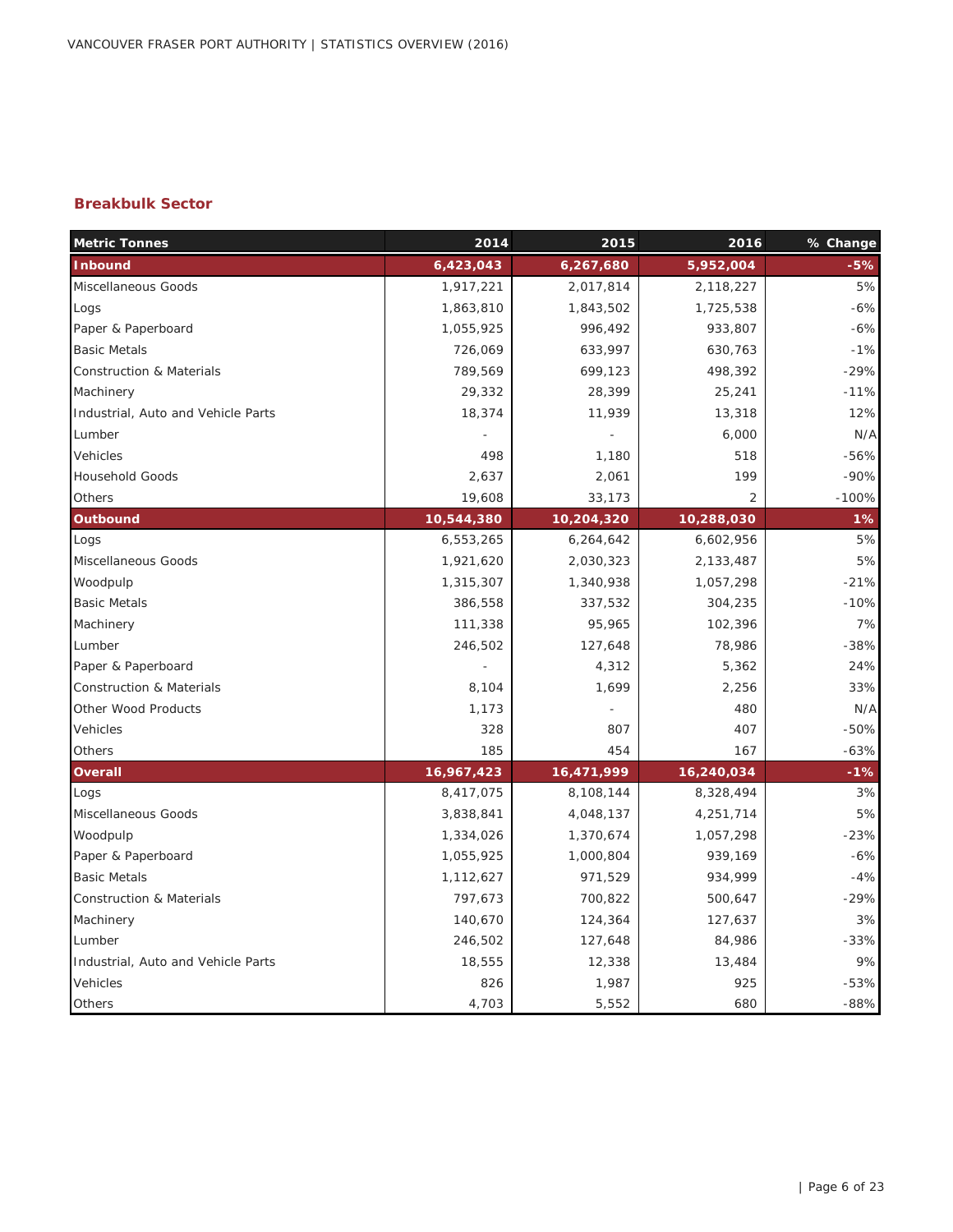## **Auto Sector**

| Metric Tonnes/Units*  | 2014    | 2015    | 2016    | % Change |
|-----------------------|---------|---------|---------|----------|
| <b>Inbound</b>        | 351,367 | 384,305 | 393,010 | 2%       |
| Japan                 | 135,474 | 149,388 | 164,071 | 10%      |
| Korea (South)         | 133,794 | 145,413 | 132,507 | $-9%$    |
| <b>United States</b>  | 52,487  | 56,314  | 61,895  | 10%      |
| Mexico                | 10,979  | 14,447  | 14,407  | 0%       |
| Canada                | 12,830  | 12,935  | 13,608  | 5%       |
| Germany               | 5,803   | 5,806   | 6,028   | 4%       |
| <b>United Kingdom</b> |         |         | 471     | N/A      |
| France                |         |         | 11      | N/A      |
| Serbia                |         |         | 9       | 800%     |
| Sweden                |         |         | 3       | 200%     |
| <b>Outbound</b>       | 96      | 169     | 270     | 60%      |
| Japan                 | 68      | 141     | 270     | 91%      |
| Korea (South)         | 28      | 28      |         | $-100%$  |
| <b>Grand Total</b>    | 351,463 | 384,474 | 393,280 | 2%       |

\* 1 Vehicle Unit = 1 Metric Tonne

## **Cruise Sector**

| <b>Passenger Type</b>   | 2014    | 2015    | 2016    | % Change |
|-------------------------|---------|---------|---------|----------|
| Passengers Embarking    | 406,322 | 399,881 | 410,172 | 3%       |
| Passengers Disembarking | 401,438 | 398,152 | 406,083 | 2%       |
| Passengers Intransit    | 4,335   | 7.402   | 10,565  | 43%      |
| <b>GRAND TOTAL</b>      | 812,095 | 805,435 | 826,820 | 3%       |
| <b>Voyages</b>          | 243     | 228     | 228     | 0%       |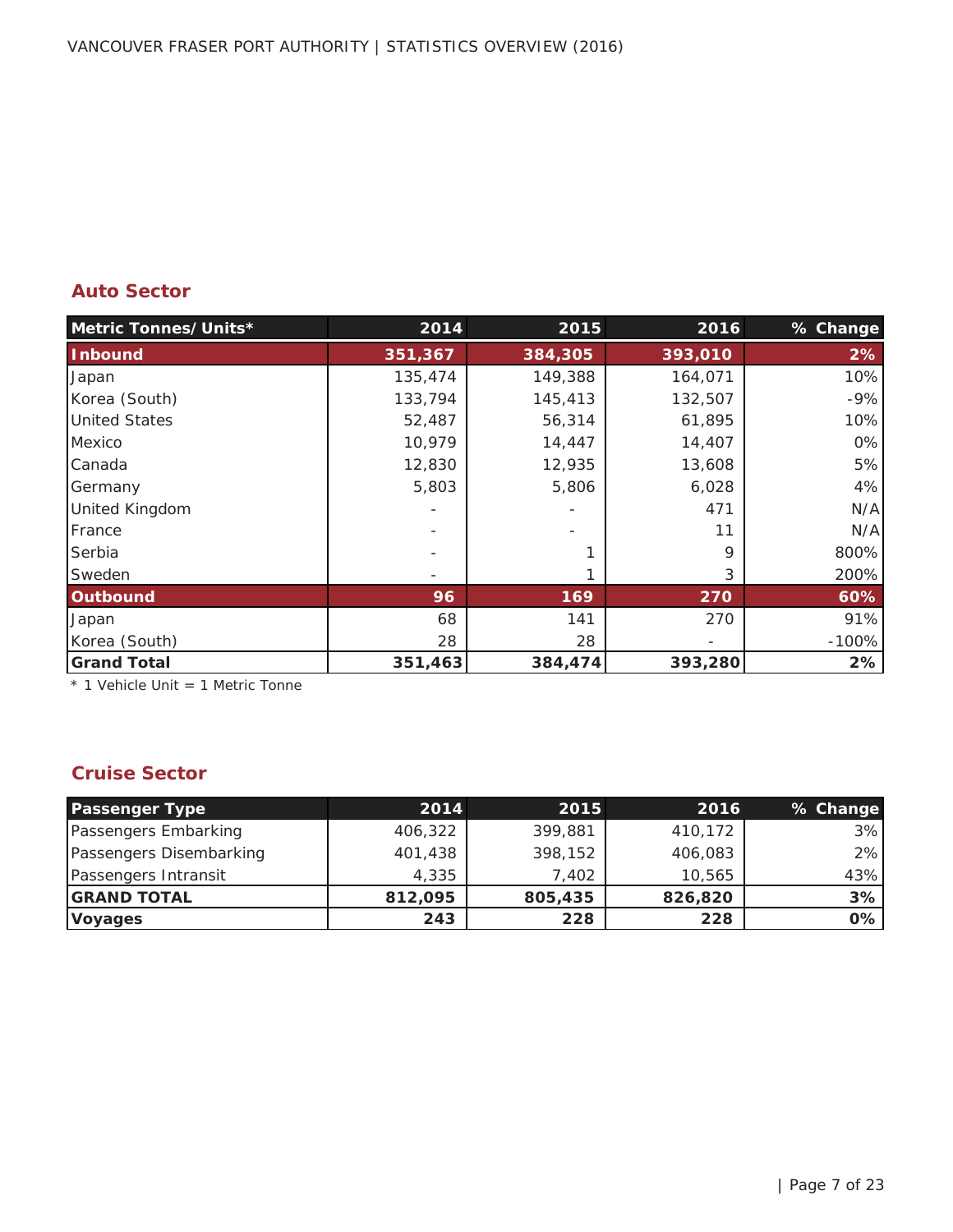#### **Principal Commodities - All Cargo**

| <b>Metric Tonnes</b>                                                   | 2014                 | 2015                 | 2016                 | % Change    |
|------------------------------------------------------------------------|----------------------|----------------------|----------------------|-------------|
| Coal                                                                   | 38,105,911           | 35,148,420           | 32,992,467           | $-6%$       |
| Metallurgical Coal                                                     | 26,146,619           | 25,724,596           | 26,188,818           | 2%          |
| <b>Thermal Coal</b>                                                    | 11,640,773           | 9,150,344            | 6,571,186            | $-28%$      |
| Other/Unspecified Coal                                                 | 318,518              | 273,480              | 232,462              | $-15%$      |
| <b>Forest Products</b>                                                 | 26,904,378           | 26,506,509           | 26,410,697           | 0%          |
| Logs                                                                   | 8,517,970            | 8,172,551            | 8,393,742            | 3%          |
| Woodchips                                                              | 6,879,667            | 6,743,674            | 6,728,245            | 0%          |
| Lumber                                                                 | 4,195,043            | 3,961,481            | 3,826,245            | $-3%$       |
| Woodpulp                                                               | 3,391,345            | 3,808,912            | 3,764,795            | $-1%$       |
| Paper & Paperboard                                                     | 1,758,261            | 1,665,038            | 1,555,730            | $-7%$<br>3% |
| Other Wood Products                                                    | 1,224,916<br>619,772 | 1,192,067            | 1,223,450            | $-9%$       |
| <b>Waste Paper</b><br>Sheets, Panels & Boards                          | 317,403              | 682,276<br>280,511   | 620,199<br>298,290   | 6%          |
| <b>Grain, Specialty Crops &amp; Feed</b>                               | 23,362,867           | 25,294,550           | 25,654,482           | 1%          |
| Wheat                                                                  | 9,068,573            | 10,825,492           | 9,042,289            | $-16%$      |
| Canola                                                                 | 6,476,916            | 5,994,671            | 7,128,567            | 19%         |
| Specialty Crops                                                        | 5,658,282            | 6,346,718            | 6,649,997            | 5%          |
| <b>Other Cereals</b>                                                   | 664,356              | 723,949              | 1,077,217            | 49%         |
| Animal Feed                                                            | 709,725              | 748,941              | 921,088              | 23%         |
| Barley (not including feed)                                            | 785,016              | 654,779              | 835,324              | 28%         |
| <b>Chemicals, Basic Metals and Minerals</b>                            | 17,086,495           | 15,862,975           | 15,951,124           | 1%          |
| <b>Minerals</b>                                                        | 10,116,379           | 9,188,410            | 9,164,890            | 0%          |
| Ores & Concentrates                                                    | 1,893,103            | 1,781,482            | 1,747,096            | $-2%$       |
| <b>Basic Metals</b>                                                    | 1,923,497            | 1,777,195            | 1,743,855            | $-2%$       |
| Organic Chemicals                                                      | 1,306,894            | 1,348,297            | 1,467,012            | 9%          |
| <b>Inorganic Chemicals</b>                                             | 1,103,818            | 1,010,766            | 1,026,819            | 2%          |
| Other Products of Chemical Industries                                  | 742,805              | 756,824              | 801,452              | 6%          |
| <b>Fertilizers</b>                                                     | 9,981,437            | 11,346,884           | 10,686,458           | $-6%$       |
| Potash & Potassium-Based Fertilizers                                   | 7,499,462            | 8,669,317            | 8,008,256            | $-8%$       |
| Sulphur                                                                | 2,452,168            | 2,653,768            | 2,647,090            | 0%          |
| Nitrogen-Based Fertilizers                                             | 12,545               | 12,528               | 14,170               | 13%         |
| <b>Other Fertilizers</b>                                               | 15,825               | 10,836<br>434        | 9,407                | $-13%$      |
| Phosphate-Based Fertilizers<br><b>Consumer &amp; Related Goods</b>     | 1,437<br>7,809,826   | 8,147,513            | 7,535<br>8,333,878   | 1635%<br>2% |
| Miscellaneous Goods                                                    | 3,923,683            | 4,105,317            | 4,336,579            | 6%          |
| <b>Household Goods</b>                                                 | 3,397,268            | 3,559,525            | 3,461,848            | $-3%$       |
| <b>Textiles</b>                                                        | 226,932              | 219,927              | 253,954              | 15%         |
| Electronics                                                            | 211,958              | 210,145              | 225,962              | 8%          |
| <b>Horticultural Products</b>                                          | 21,554               | 12,645               | 25,209               | 99%         |
| <b>Health &amp; Medical</b>                                            | 23,360               | 33,955               | 24,720               | $-27%$      |
| Tobacco & Related Products                                             | 5,070                | 6,000                | 5,606                | $-7%$       |
| <b>Petroleum Products</b>                                              | 7,366,770            | 6,476,089            | 6,393,132            | -1%         |
| Gasoline                                                               | 1,852,565            | 1,839,863            | 2,137,283            | 16%         |
| Diesel & Fuel Oils                                                     | 1,142,046            | 1,072,317            | 1,269,711            | 18%         |
| Crude Petroleum                                                        | 2,917,779            | 1,966,145            | 1,185,342            | $-40%$      |
| Kerosene, Distillate & Coke                                            | 770,430              | 955,941              | 1,080,076            | 13%         |
| Aviation & Jet Fuel                                                    | 672,807              | 614,064              | 689,834              | 12%         |
| Other Petroleum Products                                               | 11,144               | 27,758               | 30,885               | 11%         |
| Machinery, Vehicles, Construction & Materials                          | 5,835,599            | 5,840,448            | 5,375,807            | $-8%$       |
| Construction & Materials                                               | 2,854,995            | 2,752,978            | 2,433,932            | $-12%$      |
| Industrial, Auto and Vehicle Parts                                     | 1,442,026            | 1,546,102            | 1,505,215            | $-3%$       |
| Machinery                                                              | 1,066,527            | 1,038,100            | 906,290              | $-13%$      |
| Vehicles                                                               | 472,052              | 503,267              | 530,370              | 5%          |
| <b>Processed Food Products</b>                                         | 1,896,598            | 2,105,182            | 2,261,190            | 7%          |
| Animal/Vegetable Oils, Fats & Waxes                                    | 929,548              | 1,078,341            | 1,223,836            | 13%         |
| Other Prepared Food Products                                           | 544,266              | 586,293              | 589,137              | 0%          |
| <b>Beverages</b>                                                       | 320,275              | 348,953              | 341,124              | $-2%$       |
| Prepared Grain Products<br><b>Animal Products, Dairy &amp; Produce</b> | 102,509              | 91,596               | 107,093              | 17%         |
| Meat, Fish & Poultry                                                   | 1,288,275<br>719,991 | 1,354,015<br>765,255 | 1,478,821<br>837,249 | 9%<br>9%    |
| Produce                                                                | 421,116              | 432,077              | 432,705              | 0%          |
| Animal Hides, Skins & Raw Fur                                          | 81,766               | 92,561               | 135,315              | 46%         |
| Dairy Products                                                         | 65,402               | 63,928               | 73,551               | 15%         |
| Live Animals                                                           |                      | 193                  |                      | $-100%$     |
| <b>Grand Total</b>                                                     | 139,638,157          | 138,082,585          | 135,538,055          | -2%         |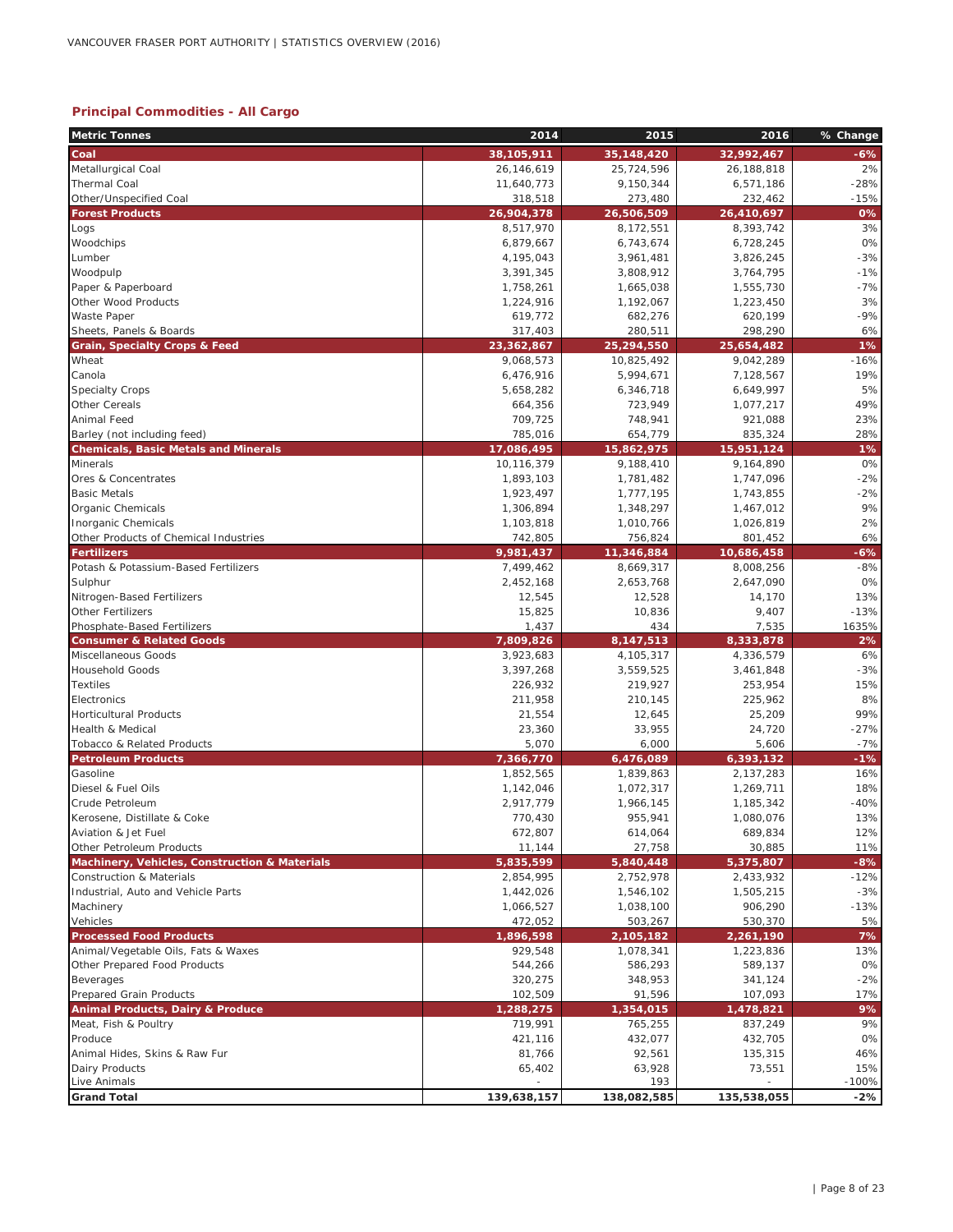## **Principal Commodities - Inbound Cargo**

| <b>Metric Tonnes</b>                          | 2014               | 2015                 | 2016               | % Change  |
|-----------------------------------------------|--------------------|----------------------|--------------------|-----------|
| <b>Chemicals, Basic Metals and Minerals</b>   | 11,112,378         | 10,641,275           | 10,481,957         | $-1%$     |
| Minerals                                      | 8,109,833          | 7,772,040            | 7,607,726          | $-2%$     |
| <b>Basic Metals</b>                           | 1,125,127          | 1,018,102            | 1,006,114          | $-1%$     |
| <b>Inorganic Chemicals</b>                    | 623,378            | 598,332              | 608,463            | 2%        |
| Ores & Concentrates                           | 594,176            | 575,219              | 605,186            | 5%        |
| Other Products of Chemical Industries         | 362,739            | 365,057              | 359,409            | $-2%$     |
| Organic Chemicals                             | 297,125            | 312,525              | 295,058            | $-6%$     |
| <b>Consumer &amp; Related Goods</b>           | 5,647,392          | 5,885,518            | 5,972,733          | 1%        |
| <b>Household Goods</b><br>Miscellaneous Goods | 3,234,745          | 3,392,928            | 3,312,780          | $-2%$     |
| <b>Textiles</b>                               | 1,966,749          | 2,046,856<br>205,772 | 2,169,072          | 6%<br>12% |
| Electronics                                   | 205,978<br>204,194 | 201,945              | 230,049<br>216,960 | 7%        |
| <b>Health &amp; Medical</b>                   | 20,420             | 30,770               | 23,031             | $-25%$    |
| <b>Horticultural Products</b>                 | 14,452             | 6,375                | 19,429             | 205%      |
| Tobacco & Related Products                    | 853                | 874                  | 1,413              | 62%       |
| Machinery, Vehicles, Construction & Materials | 4,855,706          | 4,802,702            | 4,315,513          | $-10%$    |
| <b>Construction &amp; Materials</b>           | 2,248,155          | 2,091,727            | 1,765,228          | $-16%$    |
| Industrial, Auto and Vehicle Parts            | 1,353,952          | 1,454,536            | 1,380,326          | $-5%$     |
| Machinery                                     | 824,912            | 793,840              | 708,694            | $-11%$    |
| Vehicles                                      | 428,687            | 462,599              | 461,264            | 0%        |
| <b>Forest Products</b>                        | 3,577,581          | 3,461,492            | 3,264,313          | $-6%$     |
| Logs                                          | 1,863,869          | 1,843,581            | 1,725,670          | $-6%$     |
| Paper & Paperboard                            | 1,287,725          | 1,227,800            | 1,174,760          | $-4%$     |
| Other Wood Products                           | 273,998            | 230,237              | 232,071            | 1%        |
| Sheets, Panels & Boards                       | 103,736            | 105,160              | 106,892            | 2%        |
| Lumber                                        | 28,737             | 23,300               | 22,203             | $-5%$     |
| Woodpulp                                      | 19,041             | 30,568               | 2,053              | $-93%$    |
| Woodchips                                     | 434                | 481                  | 431                | $-10%$    |
| Waste Paper                                   | 41                 | 365                  | 233                | $-36%$    |
| <b>Petroleum Products</b>                     | 1,841,745          | 1,787,005            | 1,918,703          | 7%        |
| Gasoline                                      | 651,381            | 742,477              | 730,067            | $-2%$     |
| Aviation & Jet Fuel                           | 592,590            | 548,297              | 616,243            | 12%       |
| Diesel & Fuel Oils                            | 328,465            | 316,921              | 284,177            | $-10%$    |
| Kerosene, Distillate & Coke                   | 264,281            | 172,967              | 283,363            | 64%       |
| Other Petroleum Products                      | 4,586              | 5,195                | 4,799              | $-8%$     |
| Crude Petroleum                               | 442                | 1,148                | 53                 | -95%      |
| <b>Processed Food Products</b>                | 754,968            | 810,100              | 808,261            | 0%        |
| Other Prepared Food Products                  | 361,584            | 401,907              | 391,824            | $-3%$     |
| Beverages                                     | 295,036            | 310,579              | 316,553            | 2%        |
| <b>Prepared Grain Products</b>                | 57,392             | 56,489               | 59,203             | 5%        |
| Animal/Vegetable Oils, Fats & Waxes           | 40,956             | 41,125               | 40,681             | $-1%$     |
| <b>Animal Products, Dairy &amp; Produce</b>   | 590,361            | 608,757              | 622,171            | 2%        |
| Produce                                       | 375,205            | 386,066              | 385,068            | $0\%$     |
| Meat, Fish & Poultry                          | 201,000            | 208,614              | 218,553            | 5%        |
| Dairy Products                                | 6,746              | 5,620                | 9,793              | 74%       |
| Animal Hides, Skins & Raw Fur                 | 7,410              | 8,263                | 8,758              | 6%        |
| Live Animals                                  | $\overline{a}$     | 193                  |                    | $-100%$   |
| <b>Grain, Specialty Crops &amp; Feed</b>      | 181,454            | 196,792              | 203,665            | 3%        |
| Other Cereals                                 | 113,335            | 124,342              | 122,142            | $-2\%$    |
| Animal Feed<br><b>Specialty Crops</b>         | 40,304<br>24,783   | 43,936<br>26,589     | 47,924<br>31,111   | 9%<br>17% |
|                                               |                    | 509                  |                    | 112%      |
| Canola<br>Barley (not including feed)         | 2,346<br>212       | 128                  | 1,081<br>773       | 505%      |
| Wheat                                         | 474                | 1,289                | 634                | $-51%$    |
| <b>Fertilizers</b>                            | 20,043             | 21,369               | 27,132             | 27%       |
| Potash & Potassium-Based Fertilizers          | 6,878              | 9,115                | 10,148             | 11%       |
| Phosphate-Based Fertilizers                   | 1,256              | 434                  | 6,391              | 1372%     |
| Nitrogen-Based Fertilizers                    | 7,860              | 7,260                | 5,940              | $-18%$    |
| Other Fertilizers                             | 3,937              | 4,560                | 4,586              | 1%        |
| Sulphur                                       | 113                |                      | 66                 | N/A       |
| Coal                                          | 300                | 589                  | 191                | $-68%$    |
| Other/Unspecified Coal                        | 247                | 518                  | 150                | $-71%$    |
| <b>Thermal Coal</b>                           | 53                 | 71                   | 40                 | $-43%$    |
| <b>Grand Total</b>                            | 28,581,929         | 28,215,600           | 27,614,638         | $-2%$     |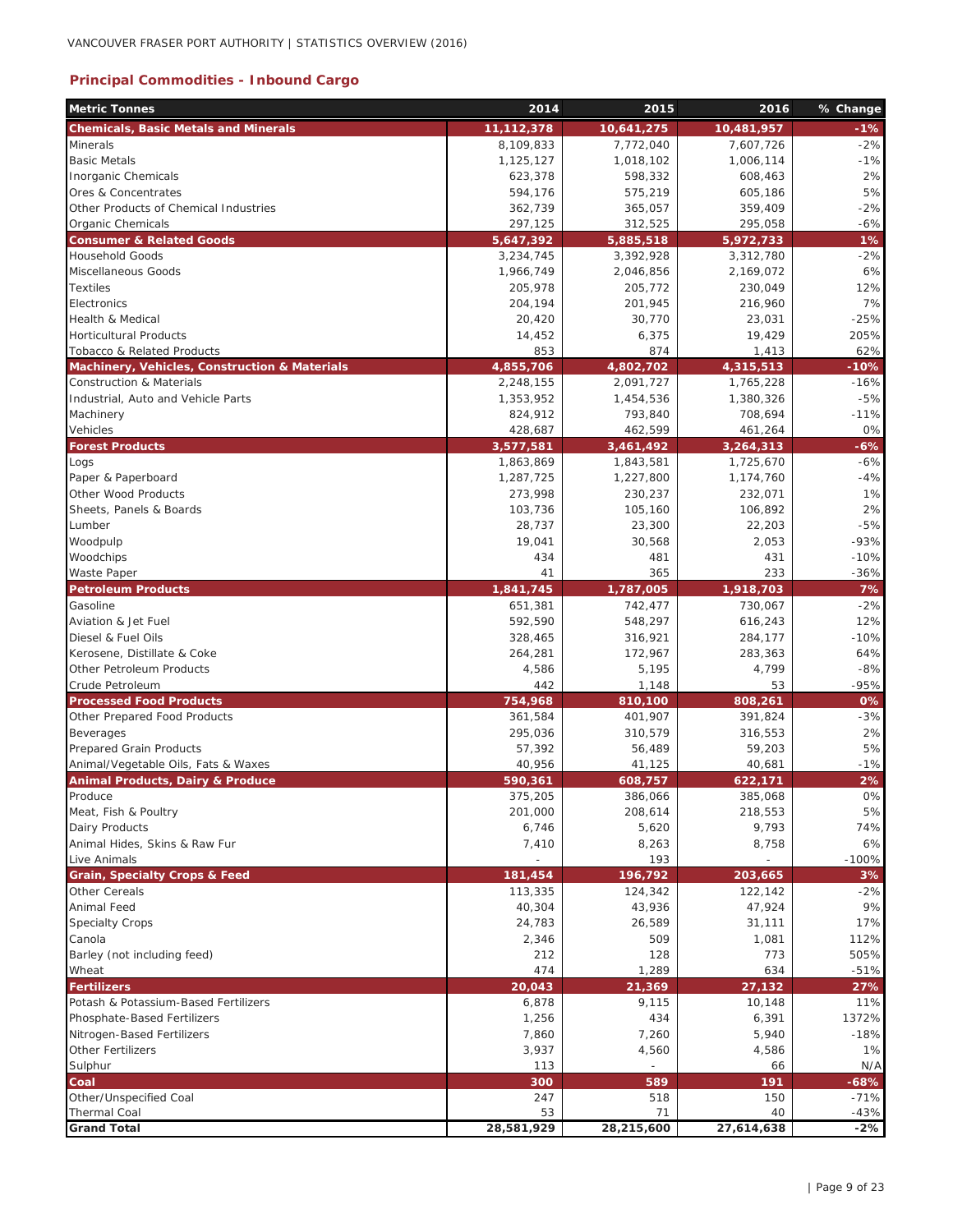#### **Principal Commodities - Outbound Cargo**

| <b>Metric Tonnes</b>                          | 2014               | 2015               | 2016               | % Change    |
|-----------------------------------------------|--------------------|--------------------|--------------------|-------------|
| Coal                                          | 38,105,611         | 35, 147, 831       | 32,992,276         | $-6%$       |
| Metallurgical Coal                            | 26,146,619         | 25,724,596         | 26,188,818         | 2%          |
| <b>Thermal Coal</b>                           | 11,640,720         | 9,150,273          | 6,571,146          | $-28%$      |
| Other/Unspecified Coal                        | 318,272            | 272,962            | 232,312            | $-15%$      |
| <b>Grain, Specialty Crops &amp; Feed</b>      | 23, 181, 413       | 25,097,758         | 25,450,818         | 1%          |
| Wheat                                         | 9,068,099          | 10,824,203         | 9,041,655          | $-16%$      |
| Canola                                        | 6,474,570          | 5,994,161          | 7,127,486          | 19%         |
| <b>Specialty Crops</b>                        | 5,633,499          | 6,320,129          | 6,618,887          | 5%          |
| <b>Other Cereals</b>                          | 551,021            | 599,607            | 955,075            | 59%         |
| Animal Feed                                   | 669,420            | 705,005            | 873,164            | 24%         |
| Barley (not including feed)                   | 784,804            | 654,652            | 834,550            | 27%         |
| <b>Forest Products</b>                        | 23,326,797         | 23,045,017         | 23, 146, 383       | 0%          |
| Woodchips                                     | 6,879,233          | 6,743,193          | 6,727,814          | 0%          |
| Logs                                          | 6,654,101          | 6,328,970          | 6,668,072          | 5%          |
| Lumber                                        | 4,166,305          | 3,938,181          | 3,804,042          | $-3%$<br>0% |
| Woodpulp<br>Other Wood Products               | 3,372,305          | 3,778,344          | 3,762,742          | 3%          |
| <b>Waste Paper</b>                            | 950,918<br>619,731 | 961,830<br>681,911 | 991,378<br>619,966 | $-9%$       |
| Paper & Paperboard                            | 470,536            | 437,238            | 380,970            | $-13%$      |
| Sheets, Panels & Boards                       | 213,667            | 175,350            | 191,398            | 9%          |
| <b>Fertilizers</b>                            | 9,961,393          | 11,325,515         | 10,659,326         | $-6%$       |
| Potash & Potassium-Based Fertilizers          | 7,492,584          | 8,660,202          | 7,998,108          | $-8%$       |
| Sulphur                                       | 2,452,055          | 2,653,768          | 2,647,024          | 0%          |
| Nitrogen-Based Fertilizers                    | 4,685              | 5,268              | 8,230              | 56%         |
| <b>Other Fertilizers</b>                      | 11,889             | 6,277              | 4,820              | $-23%$      |
| Phosphate-Based Fertilizers                   | 180                |                    | 1,144              | N/A         |
| <b>Chemicals, Basic Metals and Minerals</b>   | 5,974,117          | 5,221,699          | 5,469,167          | 5%          |
| <b>Minerals</b>                               | 2,006,546          | 1,416,370          | 1,557,164          | 10%         |
| Organic Chemicals                             | 1,009,768          | 1,035,772          | 1,171,954          | 13%         |
| Ores & Concentrates                           | 1,298,927          | 1,206,263          | 1,141,909          | $-5%$       |
| <b>Basic Metals</b>                           | 798,369            | 759,093            | 737,741            | $-3%$       |
| Other Products of Chemical Industries         | 380,067            | 391,767            | 442,043            | 13%         |
| Inorganic Chemicals                           | 480,440            | 412,435            | 418,356            | 1%          |
| <b>Petroleum Products</b>                     | 5,525,025          | 4,689,084          | 4,474,429          | $-5%$       |
| Gasoline                                      | 1,201,183          | 1,097,386          | 1,407,216          | 28%         |
| Crude Petroleum                               | 2,917,336          | 1,964,997          | 1,185,289          | $-40%$      |
| Diesel & Fuel Oils                            | 813,581            | 755,396            | 985,534            | 30%         |
| Kerosene, Distillate & Coke                   | 506,149            | 782,974            | 796,713            | 2%          |
| Aviation & Jet Fuel                           | 80,217             | 65,767             | 73,592             | 12%         |
| Other Petroleum Products                      | 6,558              | 22,563             | 26,086             | 16%         |
| <b>Consumer &amp; Related Goods</b>           | 2,162,434          | 2,261,995          | 2,361,145          | 4%          |
| Miscellaneous Goods                           | 1,956,934          | 2,058,461          | 2,167,508          | 5%          |
| <b>Household Goods</b>                        | 162,523            | 166,597            | 149,068            | $-11%$      |
| <b>Textiles</b>                               | 20,954             | 14,155             | 23,905             | 69%         |
| Electronics                                   | 7,765              | 8,200              | 9,003              | 10%         |
| <b>Horticultural Products</b>                 | 7,102              | 6,270              | 5,779              | $-8%$       |
| Tobacco & Related Products                    | 4,217              | 5,127              | 4,193              | $-18%$      |
| Health & Medical                              | 2,940              | 3,185              | 1,689              | $-47%$      |
| <b>Processed Food Products</b>                | 1,141,630          | 1,295,082          | 1,452,929          | 12%         |
| Animal/Vegetable Oils, Fats & Waxes           | 888,592            | 1,037,215          | 1,183,154          | 14%         |
| Other Prepared Food Products                  | 182,682            | 184,386            | 197,313            | 7%          |
| Prepared Grain Products                       | 45,117             | 35,107             | 47,890             | 36%         |
| Beverages                                     | 25,239             | 38,374             | 24,572             | $-36%$      |
| Machinery, Vehicles, Construction & Materials | 979,893            | 1,037,745          | 1,060,294          | 2%          |
| <b>Construction &amp; Materials</b>           | 606,840            | 661,251            | 668,704            | 1%          |
| Machinery                                     | 241,614            | 244,260            | 197,596            | $-19%$      |
| Industrial, Auto and Vehicle Parts            | 88,074             | 91,566             | 124,888            | 36%         |
| Vehicles                                      | 43,365             | 40,668             | 69,106             | 70%         |
| Animal Products, Dairy & Produce              | 697,914            | 745,259            | 856,650            | 15%         |
| Meat, Fish & Poultry                          | 518,991            | 556,641            | 618,697            | 11%         |
| Animal Hides, Skins & Raw Fur                 | 74,356             | 84,298             | 126,558            | 50%<br>9%   |
| Dairy Products<br>Produce                     | 58,656<br>45,911   | 58,309<br>46,011   | 63,758<br>47,637   | $4\%$       |
| <b>Grand Total</b>                            | 111,056,228        | 109,866,984        | 107,923,417        | $-2%$       |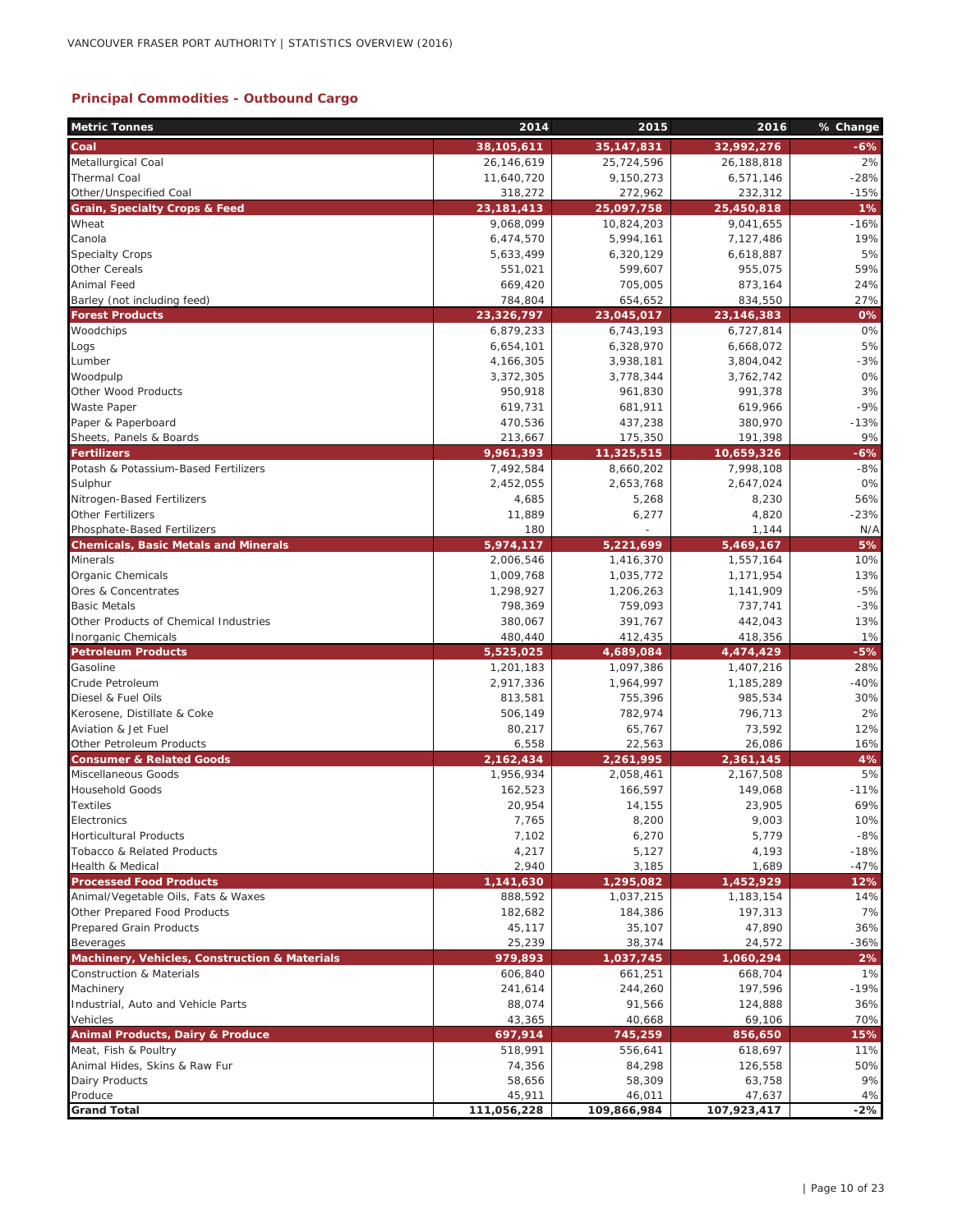## **Principal Commodities - Foreign Cargo**

| <b>Metric Tonnes</b>                 | 2014        | 2015        | 2016         | % Change |
|--------------------------------------|-------------|-------------|--------------|----------|
| <b>Inbound</b>                       | 16,957,408  | 16,885,773  | 16,522,524   | $-2%$    |
| <b>Household Goods</b>               | 3,234,745   | 3,392,928   | 3,312,780    | $-2%$    |
| <b>Construction &amp; Materials</b>  | 2,165,316   | 1,982,927   | 1,653,671    | $-17%$   |
| <b>Minerals</b>                      | 1,654,831   | 1,541,285   | 1,587,945    | 3%       |
| Industrial, Auto and Vehicle Parts   | 1,353,952   | 1,454,536   | 1,380,326    | $-5%$    |
| <b>Basic Metals</b>                  | 1,111,000   | 1,018,102   | 1,002,734    | $-2%$    |
| Machinery                            | 824,912     | 793,840     | 708,694      | $-11%$   |
| Gasoline                             | 528,212     | 724,672     | 686,514      | $-5%$    |
| Aviation & Jet Fuel                  | 592,590     | 545,347     | 615,474      | 13%      |
| <b>Inorganic Chemicals</b>           | 623,378     | 598,332     | 608,463      | 2%       |
| Ores & Concentrates                  | 594,176     | 575,219     | 605,186      | 5%       |
| Others                               | 4,274,296   | 4,258,585   | 4,360,737    | 2%       |
| Outbound                             | 92,840,753  | 92,388,627  | 89,944,040   | $-3%$    |
| Metallurgical Coal                   | 26,108,665  | 25,650,539  | 26, 164, 926 | 2%       |
| Wheat                                | 9,067,334   | 10,817,224  | 9,034,715    | $-16%$   |
| Potash & Potassium-Based Fertilizers | 7,492,584   | 8,660,202   | 7,998,108    | $-8%$    |
| Canola                               | 6,474,086   | 5,989,730   | 7,124,108    | 19%      |
| <b>Specialty Crops</b>               | 5,633,499   | 6,317,987   | 6,616,684    | 5%       |
| <b>Thermal Coal</b>                  | 11,616,759  | 9,150,273   | 6,571,146    | $-28%$   |
| Lumber                               | 4,166,305   | 3,938,181   | 3,804,042    | $-3%$    |
| Woodpulp                             | 3,370,391   | 3,778,090   | 3,762,742    | $0\%$    |
| Sulphur                              | 2,446,102   | 2,653,587   | 2,647,024    | 0%       |
| Woodchips                            | 1,294,892   | 1,129,313   | 1,372,931    | 22%      |
| Others                               | 15,170,136  | 14,303,500  | 14,847,613   | 4%       |
| <b>Overall</b>                       | 109,798,160 | 109,274,400 | 106,466,564  | $-3%$    |
| Metallurgical Coal                   | 26,108,665  | 25,650,539  | 26, 164, 926 | 2%       |
| Wheat                                | 9,067,808   | 10,818,513  | 9,035,349    | $-16%$   |
| Potash & Potassium-Based Fertilizers | 7,499,462   | 8,669,317   | 8,008,256    | $-8%$    |
| Canola                               | 6,476,432   | 5,990,240   | 7,125,189    | 19%      |
| <b>Specialty Crops</b>               | 5,658,282   | 6,344,576   | 6,647,794    | 5%       |
| <b>Thermal Coal</b>                  | 11,616,812  | 9,150,344   | 6,571,186    | $-28%$   |
| Lumber                               | 4,195,043   | 3,961,481   | 3,820,245    | $-4%$    |
| Woodpulp                             | 3,370,714   | 3,778,922   | 3,764,795    | 0%       |
| <b>Household Goods</b>               | 3,397,268   | 3,559,525   | 3,461,848    | $-3%$    |
| Sulphur                              | 2,446,215   | 2,653,587   | 2,647,090    | $0\%$    |
| Others                               | 29,961,460  | 28,697,356  | 29,219,884   | 2%       |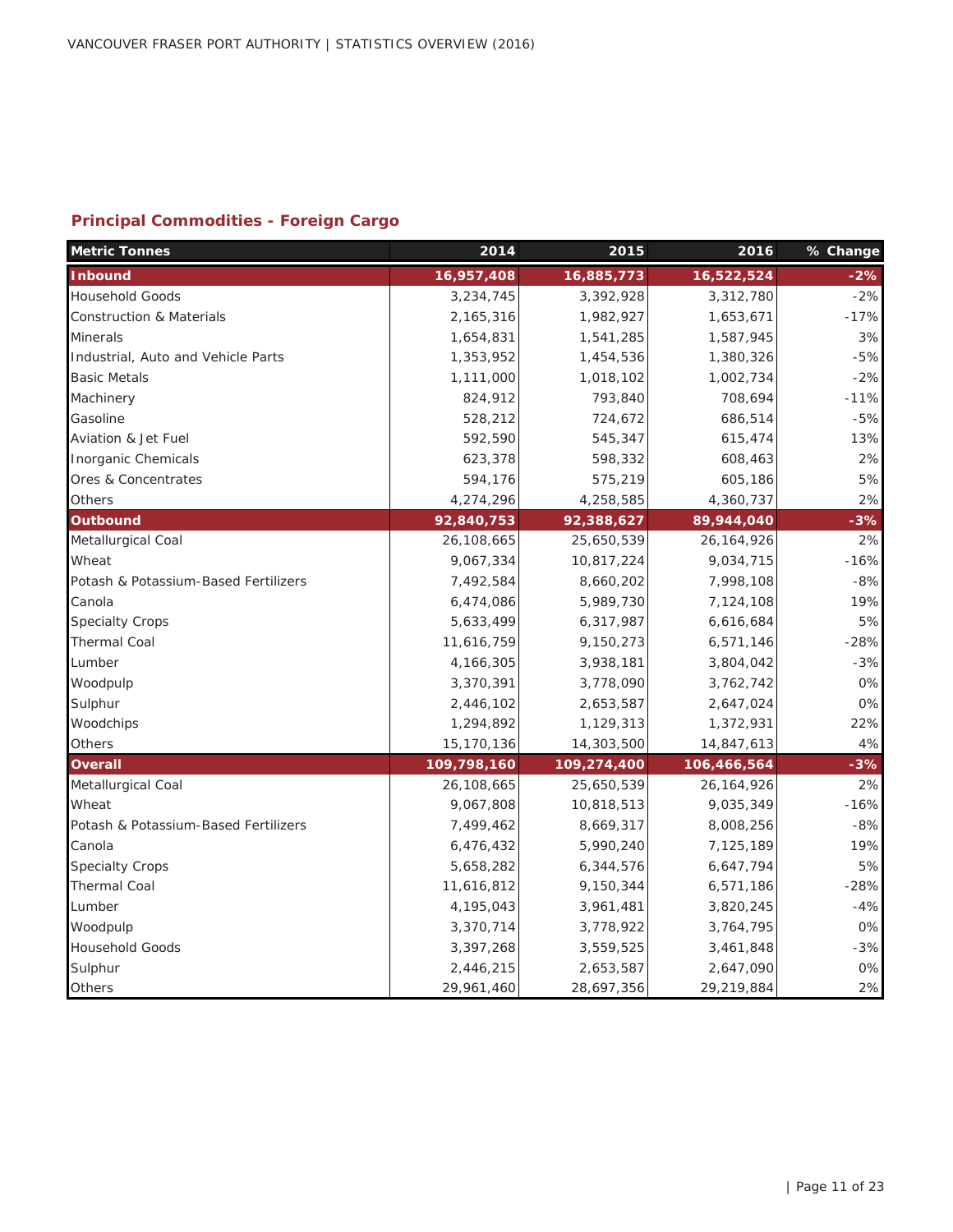## **Principal Commodities - Domestic Cargo**

| <b>Metric Tonnes</b>                | 2014       | 2015       | 2016       | % Change |
|-------------------------------------|------------|------------|------------|----------|
| <b>Inbound</b>                      | 11,624,521 | 11,329,827 | 11,092,114 | $-2%$    |
| <b>Minerals</b>                     | 6,455,002  | 6,230,755  | 6,019,781  | $-3%$    |
| Miscellaneous Goods                 | 1,917,143  | 2,017,814  | 2,118,118  | 5%       |
| Logs                                | 1,863,810  | 1,843,502  | 1,725,538  | $-6%$    |
| Paper & Paperboard                  | 1,055,924  | 996,492    | 933,807    | $-6%$    |
| <b>Construction &amp; Materials</b> | 82,839     | 108,800    | 111,557    | 3%       |
| Kerosene, Distillate & Coke         | 40,213     | 29,782     | 69,373     | 133%     |
| Diesel & Fuel Oils                  | 38,074     | 36,789     | 43,787     | 19%      |
| Gasoline                            | 123,169    | 17,805     | 43,553     | 145%     |
| Vehicles                            | 12,830     | 12,935     | 13,608     | 5%       |
| Lumber                              |            |            | 6,000      | N/A      |
| Others                              | 35,517     | 35,153     | 6,992      | $-80%$   |
| <b>Outbound</b>                     | 18,215,475 | 17,478,357 | 17,979,377 | 3%       |
| Logs                                | 5,812,780  | 5,643,945  | 6,107,333  | 8%       |
| Woodchips                           | 5,584,341  | 5,613,880  | 5,354,883  | $-5%$    |
| Miscellaneous Goods                 | 1,921,620  | 2,030,323  | 2,133,487  | 5%       |
| <b>Minerals</b>                     | 1,721,474  | 1,137,703  | 1,237,746  | 9%       |
| Other Wood Products                 | 908,205    | 924,770    | 964,923    | 4%       |
| Gasoline                            | 754,224    | 586,644    | 654,608    | 12%      |
| Diesel & Fuel Oils                  | 389,581    | 391,681    | 391,817    | 0%       |
| Inorganic Chemicals                 | 312,278    | 293,981    | 296,560    | 1%       |
| Kerosene, Distillate & Coke         | 176,867    | 248,644    | 225,433    | $-9%$    |
| <b>Construction &amp; Materials</b> | 206,092    | 166,272    | 177,034    | 6%       |
| Others                              | 428,012    | 440,516    | 435,554    | $-1%$    |
| <b>Overall</b>                      | 29,839,996 | 28,808,184 | 29,071,491 | 1%       |
| Logs                                | 7,676,590  | 7,487,447  | 7,832,870  | 5%       |
| <b>Minerals</b>                     | 8,176,476  | 7,368,458  | 7,257,527  | $-2%$    |
| Woodchips                           | 5,584,341  | 5,613,880  | 5,354,883  | $-5%$    |
| Miscellaneous Goods                 | 3,838,763  | 4,048,137  | 4,251,605  | 5%       |
| Other Wood Products                 | 908,205    | 924,770    | 964,923    | 4%       |
| Paper & Paperboard                  | 1,055,924  | 1,000,880  | 939,003    | $-6%$    |
| Gasoline                            | 877,394    | 604,449    | 698,161    | 16%      |
| Diesel & Fuel Oils                  | 427,655    | 428,470    | 435,603    | 2%       |
| <b>Inorganic Chemicals</b>          | 312,278    | 293,981    | 296,560    | 1%       |
| Kerosene, Distillate & Coke         | 217,080    | 278,425    | 294,807    | 6%       |
| <b>Others</b>                       | 765,291    | 759,288    | 745,549    | $-2%$    |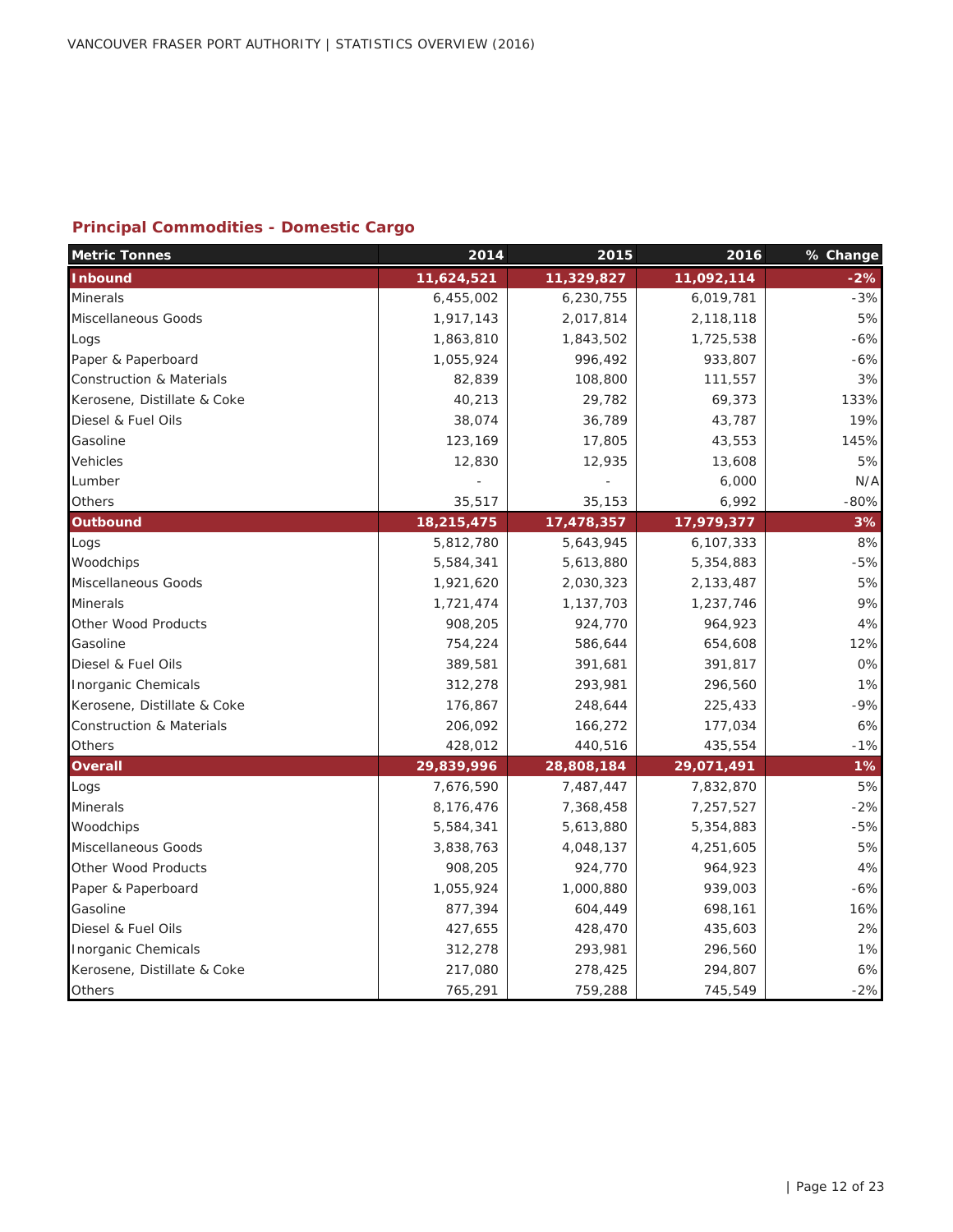#### **Principal Trading Economies - All Cargo (Metric Tonnes)**

| 2014 Inbound         |              | 2015 Inbound         |                 | 2016 Inbound             |              |
|----------------------|--------------|----------------------|-----------------|--------------------------|--------------|
| CHINA                | 7,461,302    | <b>CHINA</b>         | 7,256,919       | <b>CHINA</b>             | 7,216,823    |
| <b>UNITED STATES</b> | 2,176,815    | <b>UNITED STATES</b> | 2,103,758       | <b>UNITED STATES</b>     | 2,162,033    |
| KOREA (SOUTH)        | 1,530,060    | KOREA (SOUTH)        | 1,561,420       | KOREA (SOUTH)            | 1,348,995    |
| <b>MOROCCO</b>       | 915,051      | <b>TAIWAN</b>        | 872,568         | <b>TAIWAN</b>            | 870,043      |
| <b>TAIWAN</b>        | 698,729      | <b>MOROCCO</b>       | 751,162         | <b>MOROCCO</b>           | 818,139      |
| <b>JAPAN</b>         | 682,183      | <b>JAPAN</b>         | 735,000         | <b>JAPAN</b>             | 638,751      |
| <b>MEXICO</b>        | 596,663      | <b>HONG KONG</b>     | 474,572         | <b>MEXICO</b>            | 474,957      |
| <b>HONG KONG</b>     | 444,135      | <b>MEXICO</b>        |                 | 466,355 THAILAND         | 399,817      |
| <b>THAILAND</b>      | 415,413      | <b>THAILAND</b>      | 407,322         | <b>HONG KONG</b>         | 374,725      |
| <b>INDIA</b>         | 237,060      | <b>VIETNAM</b>       | 244,992         | <b>VIETNAM</b>           | 260,976      |
|                      |              |                      |                 |                          |              |
| 2014 Outbound        |              | 2015 Outbound        |                 | 2016 Outbound            |              |
| CHINA                | 24, 154, 176 | CHINA                | 22,806,672      | <b>CHINA</b>             | 22,772,806   |
| <b>JAPAN</b>         | 15,771,040   | <b>JAPAN</b>         | 14,452,998      | <b>JAPAN</b>             | 15, 177, 734 |
| KOREA (SOUTH)        | 12,382,318   | KOREA (SOUTH)        | 11,546,255      | KOREA (SOUTH)            | 9,664,198    |
| <b>INDIA</b>         | 4,981,500    | <b>INDIA</b>         | 5,116,788       | <b>INDIA</b>             | 5,782,349    |
| <b>UNITED STATES</b> | 4,780,703    | <b>UNITED STATES</b> | 4,072,732       | UNITED STATES            | 4,066,380    |
| <b>BRAZIL</b>        | 3,600,859    | <b>BRAZIL</b>        | 3,433,685       | <b>BRAZIL</b>            | 3,274,229    |
| <b>CHILE</b>         | 2,656,862    | CHILE                | 3,369,334       | <b>CHILE</b>             | 2,808,956    |
| <b>INDONESIA</b>     | 2,405,304    | <b>INDONESIA</b>     | 2,730,735       | <b>INDONESIA</b>         | 2,465,937    |
| <b>TAIWAN</b>        | 2,361,706    | <b>TAIWAN</b>        | 1,902,756       | <b>TAIWAN</b>            | 2,310,490    |
| <b>BANGLADESH</b>    | 1,355,559    | <b>BANGLADESH</b>    | 1,647,981       | <b>BANGLADESH</b>        | 1,460,672    |
|                      |              |                      |                 |                          |              |
| 2014 Total           |              | 2015 Total           |                 | 2016 Total               |              |
| CHINA                | 31,615,478   | <b>CHINA</b>         | 30,063,591      | <b>CHINA</b>             | 29,989,629   |
| <b>JAPAN</b>         | 16,453,223   | <b>JAPAN</b>         | 15,187,998      | <b>JAPAN</b>             | 15,816,484   |
| KOREA (SOUTH)        | 13,912,378   | KOREA (SOUTH)        |                 | 13,107,675 KOREA (SOUTH) | 11,013,193   |
| <b>UNITED STATES</b> | 6,957,519    | <b>UNITED STATES</b> | 6,176,490       | <b>UNITED STATES</b>     | 6,228,412    |
| <b>INDIA</b>         | 5,218,559    | <b>INDIA</b>         | 5,293,840       | <b>INDIA</b>             | 5,915,326    |
| <b>BRAZIL</b>        | 3,630,472    | <b>CHILE</b>         | 3,592,368       | <b>BRAZIL</b>            | 3,306,167    |
| <b>TAIWAN</b>        | 3,060,435    | <b>BRAZIL</b>        | 3,468,553       | <b>TAIWAN</b>            | 3,180,533    |
| <b>CHILE</b>         | 2,887,935    | <b>INDONESIA</b>     | 2,836,389 CHILE |                          | 3,055,257    |

INDONESIA 2,504,788 TAIWAN 2,775,323 INDONESIA 2,570,581 MEXICO 1,794,343 MEXICO 1,784,904 BANGLADESH 1,492,772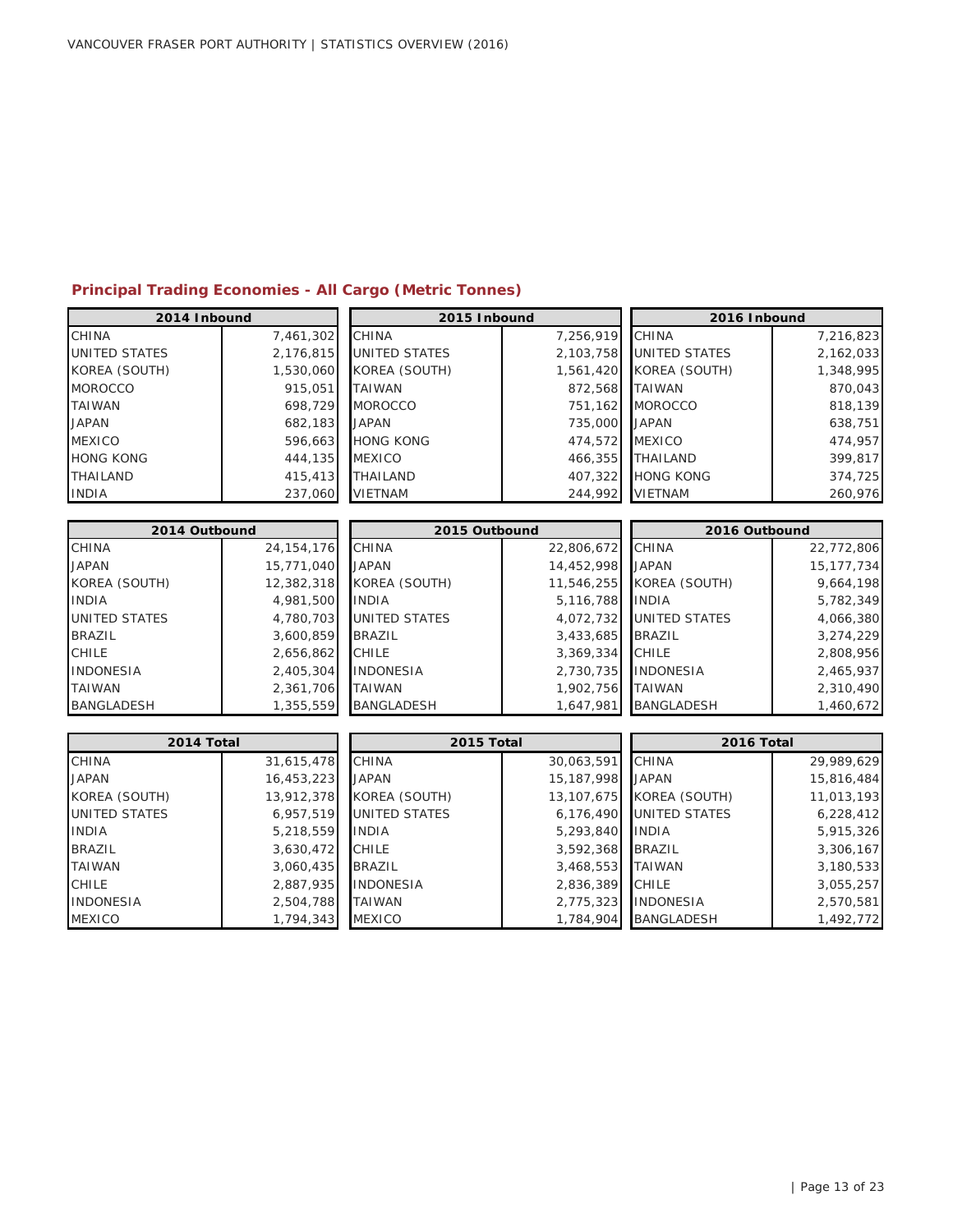#### **Principal Trading Economies - Containerized Cargo (Metric Tonnes)**

| 2014 Inbound         |            | 2015 Inbound       | 2016 Inbound |                    |            |
|----------------------|------------|--------------------|--------------|--------------------|------------|
| <b>CHINA</b>         | 6,611,265  | <b>CHINA</b>       | 6,674,533    | <b>CHINA</b>       | 6,771,162  |
| <b>KOREA (SOUTH)</b> | 1,117,156  | KOREA (SOUTH)      | 1,156,211    | KOREA (SOUTH)      | 906,355    |
| <b>TAIWAN</b>        | 461,216    | <b>TAIWAN</b>      | 452,165      | <b>TAIWAN</b>      | 430,652    |
| <b>HONG KONG</b>     | 444,135    | <b>HONG KONG</b>   | 434,646      | <b>THAILAND</b>    | 399,797    |
| <b>THAILAND</b>      | 410,392    | <b>THAILAND</b>    | 405,952      | <b>HONG KONG</b>   | 349,254    |
| <b>JAPAN</b>         | 330,555    | <b>JAPAN</b>       | 349,439      | <b>JAPAN</b>       | 320,046    |
| <b>VIETNAM</b>       | 208,707    | <b>VIETNAM</b>     | 244,361      | <b>VIETNAM</b>     | 256,045    |
| <b>INDIA</b>         | 182,286    | <b>INDIA</b>       | 166,751      | <b>MALAYSIA</b>    | 139,146    |
| <b>MALAYSIA</b>      | 151,172    | <b>MALAYSIA</b>    | 159,089      | <b>INDIA</b>       | 123,613    |
| <b>INDONESIA</b>     | 98,391     | <b>PHILIPPINES</b> | 121,379      | <b>PHILIPPINES</b> | 121,599    |
|                      |            |                    |              |                    |            |
| 2014 Outbound        |            | 2015 Outbound      |              | 2016 Outbound      |            |
| <b>CHINA</b>         | 5,967,135  | <b>CHINA</b>       | 6,167,053    | <b>CHINA</b>       | 6,474,708  |
| <b>JAPAN</b>         | 2,178,752  | <b>JAPAN</b>       | 2,180,735    | <b>JAPAN</b>       | 2,249,810  |
| <b>INDIA</b>         | 971,724    | <b>INDIA</b>       | 1,046,032    | KOREA (SOUTH)      | 758,595    |
| <b>TAIWAN</b>        | 756,856    | <b>TAIWAN</b>      | 750,062      | <b>TAIWAN</b>      | 742,516    |
| <b>KOREA (SOUTH)</b> | 637,470    | KOREA (SOUTH)      | 606,865      | <b>INDIA</b>       | 599,886    |
| <b>INDONESIA</b>     | 383,994    | <b>PHILIPPINES</b> | 322,834      | <b>INDONESIA</b>   | 407,340    |
| <b>HONG KONG</b>     | 373,051    | <b>INDONESIA</b>   | 295,183      | <b>PHILIPPINES</b> | 380,702    |
| <b>PHILIPPINES</b>   | 274,360    | <b>HONG KONG</b>   | 293,832      | <b>THAILAND</b>    | 286,587    |
| <b>THAILAND</b>      | 226,749    | <b>THAILAND</b>    | 224,553      | <b>HONG KONG</b>   | 253,811    |
| <b>PAKISTAN</b>      | 174,879    | <b>PAKISTAN</b>    | 208,156      | <b>PAKISTAN</b>    | 235,418    |
|                      |            |                    |              |                    |            |
| 2014 Total           |            | 2015 Total         |              | 2016 Total         |            |
| CHINA                | 12,578,401 | CHINA              | 12,841,586   | <b>CHINA</b>       | 13,245,870 |
| <b>JAPAN</b>         | 2,509,307  | <b>JAPAN</b>       | 2,530,174    | <b>JAPAN</b>       | 2,569,856  |
| KOREA (SOUTH)        | 1,754,626  | KOREA (SOUTH)      | 1,763,076    | KOREA (SOUTH)      | 1,664,950  |
| <b>TAIWAN</b>        | 1,218,072  | <b>INDIA</b>       | 1,212,784    | <b>TAIWAN</b>      | 1,173,169  |
| <b>INDIA</b>         | 1,154,010  | <b>TAIWAN</b>      | 1,202,227    | <b>INDIA</b>       | 723,500    |
| <b>HONG KONG</b>     | 817,186    | <b>HONG KONG</b>   | 728,479      | <b>THAILAND</b>    | 686,384    |
| <b>THAILAND</b>      | 637,141    | <b>THAILAND</b>    | 630,505      | <b>HONG KONG</b>   | 603,066    |

INDONESIA 482,386 PHILIPPINES 444,213 INDONESIA 511,985 VIETNAM 374,891 VIETNAM 413,963 PHILIPPINES 502,301 PHILIPPINES | 364,595 |INDONESIA | 400,837 |VIETNAM | 427,348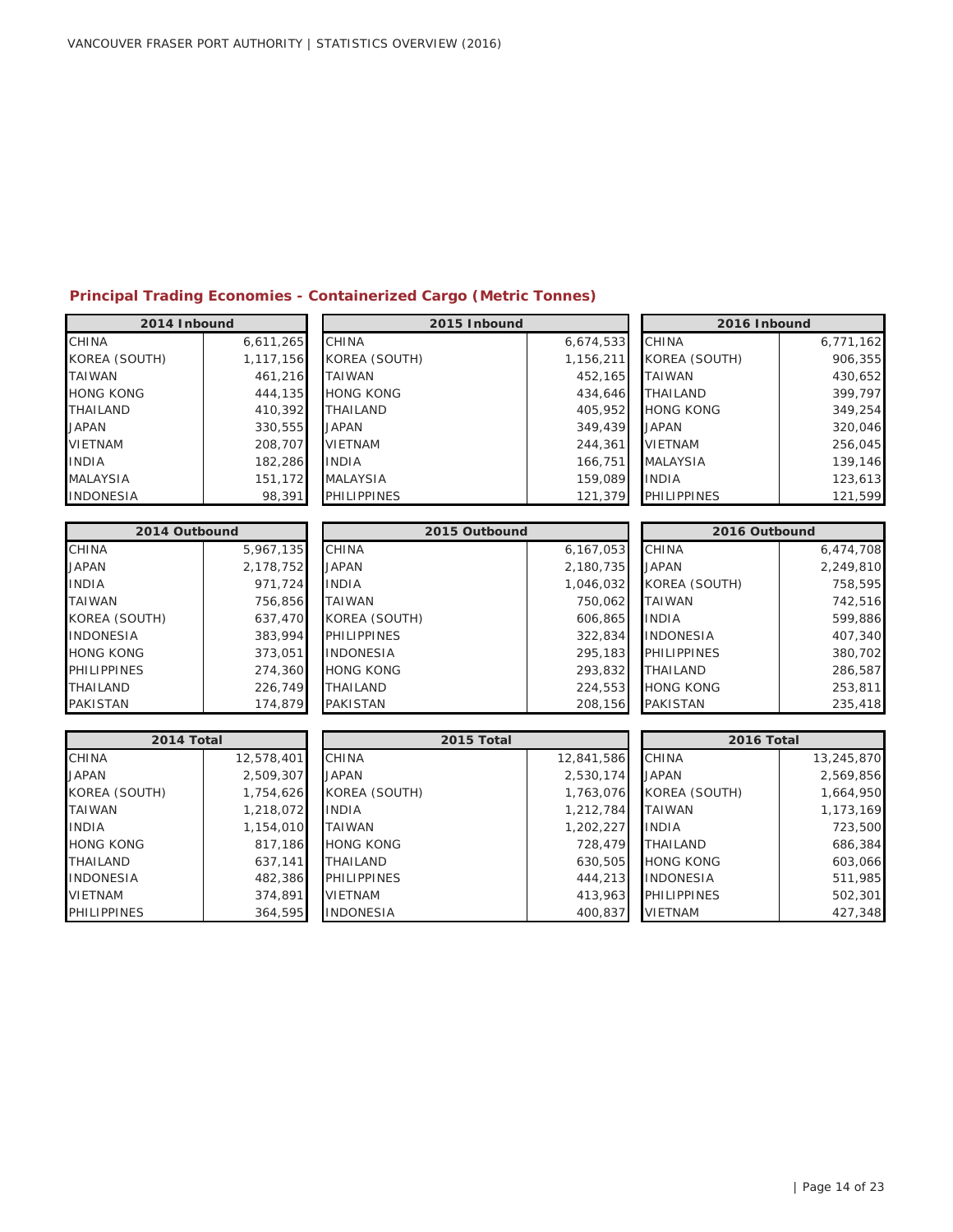## **Principal Trading Economies - Bulk Cargo (Metric Tonnes)**

| 2014 Inbound      |           | 2015 Inbound       |           | 2016 Inbound         |           |  |
|-------------------|-----------|--------------------|-----------|----------------------|-----------|--|
| UNITED STATES     | 2,099,899 | UNITED STATES      | 2,041,168 | UNITED STATES        | 2,098,029 |  |
| <b>MOROCCO</b>    | 914.687   | <b>MOROCCO</b>     | 750,996   | <b>MOROCCO</b>       | 818,037   |  |
| <b>MEXICO</b>     | 531,642   | <b>MEXICO</b>      | 391,826   | <b>MEXICO</b>        | 381,849   |  |
| <b>TAIWAN</b>     | 182,486   | <b>TAIWAN</b>      | 269,015   | <b>TAIWAN</b>        | 273,880   |  |
| <b>CHILE</b>      | 150,968   | <b>TOGO</b>        | 146,380   | <b>TOGO</b>          | 148,020   |  |
| <b>CHINA</b>      | 138,843   | <b>CHILE</b>       | 133,035   | <b>CHILE</b>         | 144,206   |  |
| <b>SINGAPORE</b>  | 115,995   | <b>SINGAPORE</b>   | 80,322    | <b>GUATEMALA</b>     | 112,057   |  |
| <b>GUATEMALA</b>  | 49.949    | <b>CHINA</b>       | 67,269    | <b>SINGAPORE</b>     | 98,415    |  |
| <b>COSTA RICA</b> | 26,251    | <b>EL SALVADOR</b> | 55,819    | <b>KOREA (SOUTH)</b> | 86,393    |  |
| <b>AUSTRALIA</b>  | 21,294    | KOREA (SOUTH)      | 44,755    | <b>CHINA</b>         | 66,355    |  |
|                   |           |                    |           |                      |           |  |
| 2014 Outbound     |           | 2015 Outbound      |           | 2016 Outbound        |           |  |

| 2014 Outbound     |            | 2015 Outbound     |            | 2016 Outbound     |            |
|-------------------|------------|-------------------|------------|-------------------|------------|
| <b>CHINA</b>      | 16,940,414 | <b>CHINA</b>      | 15,678,123 | <b>CHINA</b>      | 15,502,192 |
| <b>JAPAN</b>      | 13,005,539 | <b>JAPAN</b>      | 11,725,180 | <b>JAPAN</b>      | 12,459,039 |
| KOREA (SOUTH)     | 11,555,624 | KOREA (SOUTH)     | 10,694,407 | KOREA (SOUTH)     | 8,762,890  |
| UNITED STATES     | 4,481,411  | <b>INDIA</b>      | 4,070,755  | <b>INDIA</b>      | 5,182,463  |
| <b>INDIA</b>      | 4,009,775  | UNITED STATES     | 3,839,276  | UNITED STATES     | 3,885,519  |
| <b>BRAZIL</b>     | 3,565,979  | <b>BRAZIL</b>     | 3,398,527  | <b>BRAZIL</b>     | 3,235,868  |
| <b>CHILE</b>      | 2,604,981  | <b>CHILE</b>      | 3,307,765  | <b>CHILE</b>      | 2,752,137  |
| <b>INDONESIA</b>  | 1,888,041  | <b>INDONESIA</b>  | 2,296,869  | <b>INDONESIA</b>  | 2,041,025  |
| <b>TAIWAN</b>     | 1,591,916  | <b>BANGLADESH</b> | 1,572,567  | <b>TAIWAN</b>     | 1,567,941  |
| <b>BANGLADESH</b> | 1,302,014  | <b>MEXICO</b>     | 1,295,684  | <b>BANGLADESH</b> | 1,378,239  |

| 2015 Outbound        |            |
|----------------------|------------|
| <b>CHINA</b>         | 15,678,123 |
| <b>JAPAN</b>         | 11,725,180 |
| KOREA (SOUTH)        | 10,694,407 |
| <b>INDIA</b>         | 4,070,755  |
| <b>UNITED STATES</b> | 3,839,276  |
| <b>BRAZIL</b>        | 3,398,527  |
| CHILE                | 3,307,765  |
| <b>INDONESIA</b>     | 2,296,869  |
| <b>BANGLADESH</b>    | 1,572,567  |
| MEXICO               | 1,295,684  |

| 2016 Outbound        |            |  |  |  |  |
|----------------------|------------|--|--|--|--|
| CHINA                | 15,502,192 |  |  |  |  |
| <b>JAPAN</b>         | 12,459,039 |  |  |  |  |
| KOREA (SOUTH)        | 8.762.890  |  |  |  |  |
| <b>INDIA</b>         | 5,182,463  |  |  |  |  |
| <b>UNITED STATES</b> | 3,885,519  |  |  |  |  |
| <b>BRAZIL</b>        | 3,235,868  |  |  |  |  |
| CHILE                | 2,752,137  |  |  |  |  |
| <b>INDONESIA</b>     | 2.041.025  |  |  |  |  |
| <b>TAIWAN</b>        | 1,567,941  |  |  |  |  |
| BANGLADESH           | 1,378,239  |  |  |  |  |

| 2014 Total       |            | 2015 Total           |            | 2016 Total        |            |
|------------------|------------|----------------------|------------|-------------------|------------|
| <b>CHINA</b>     | 17,079,257 | <b>CHINA</b>         | 15,745,392 | <b>CHINA</b>      | 15,568,547 |
| <b>JAPAN</b>     | 13,020,426 | <b>JAPAN</b>         | 11,764,356 | <b>JAPAN</b>      | 12,469,874 |
| KOREA (SOUTH)    | 11,569,835 | KOREA (SOUTH)        | 10,739,162 | KOREA (SOUTH)     | 8,849,283  |
| UNITED STATES    | 6,581,310  | <b>UNITED STATES</b> | 5,880,445  | UNITED STATES     | 5,983,548  |
| <b>INDIA</b>     | 4,009,775  | <b>INDIA</b>         | 4,070,755  | <b>INDIA</b>      | 5,182,463  |
| <b>BRAZIL</b>    | 3,565,979  | <b>CHILE</b>         | 3,440,801  | <b>BRAZIL</b>     | 3,235,868  |
| <b>CHILE</b>     | 2,755,948  | <b>BRAZIL</b>        | 3,398,527  | <b>CHILE</b>      | 2,896,342  |
| <b>INDONESIA</b> | 1,888,041  | <b>INDONESIA</b>     | 2,296,869  | <b>INDONESIA</b>  | 2,041,025  |
| <b>TAIWAN</b>    | 1,774,403  | <b>MEXICO</b>        | 1,687,510  | <b>TAIWAN</b>     | 1,841,821  |
| <b>MEXICO</b>    | 1,706,358  | <b>BANGLADESH</b>    | 1,572,567  | <b>BANGLADESH</b> | 1,378,239  |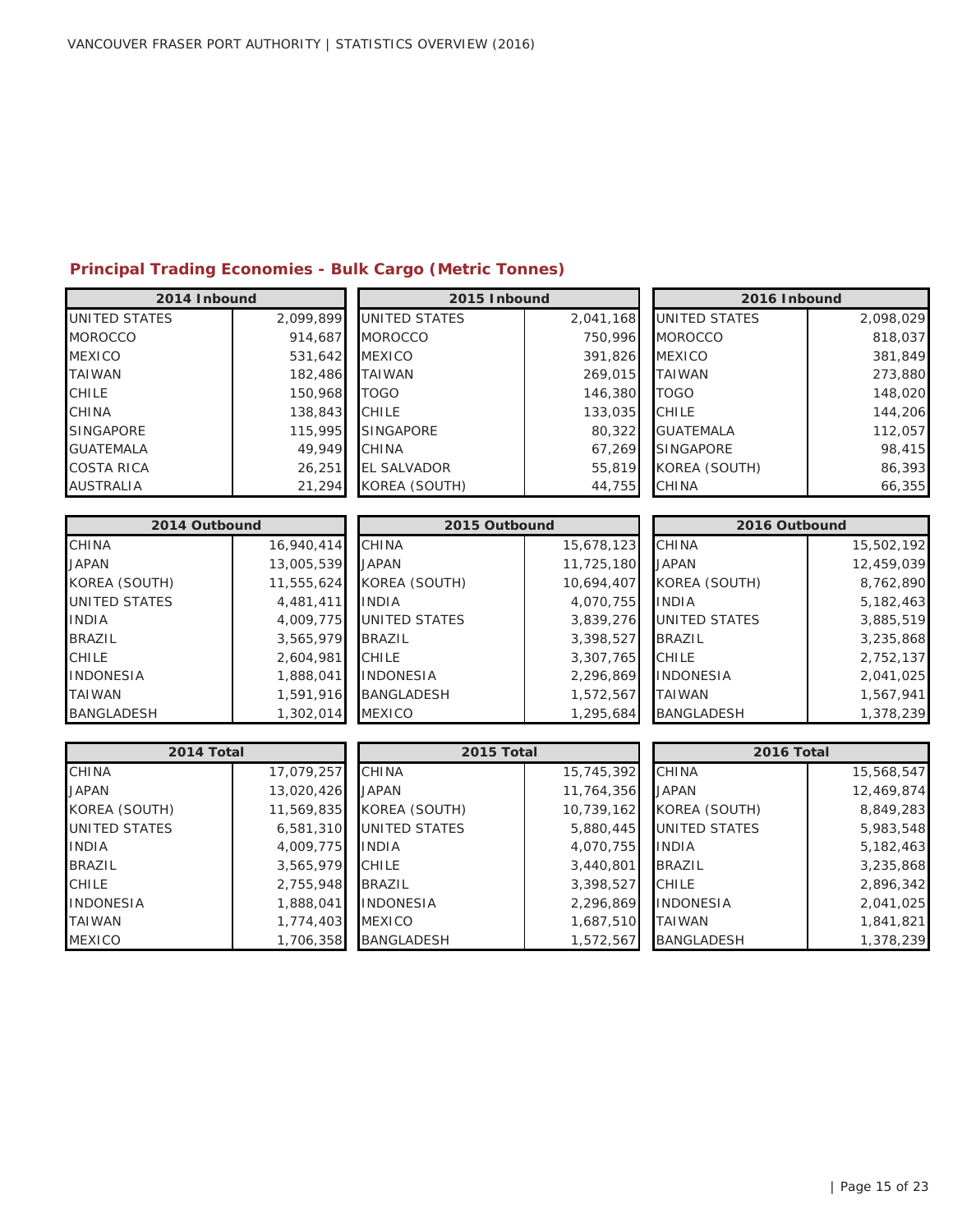## **Principal Trading Economies - Breakbulk Cargo (Metric Tonnes)**

| 2014 Inbound              |           | 2015 Inbound         |           | 2016 Inbound         |           |
|---------------------------|-----------|----------------------|-----------|----------------------|-----------|
| <b>CHINA</b>              | 711,193   | <b>CHINA</b>         | 515,117   | CHINA                | 379,306   |
| KOREA (SOUTH)             | 264,898   | KOREA (SOUTH)        | 215,041   | KOREA (SOUTH)        | 223,740   |
| <b>JAPAN</b>              | 201,266   | <b>JAPAN</b>         | 196,997   | <b>TAIWAN</b>        | 165,511   |
| <b>NETHERLANDS</b>        | 91,954    | <b>TAIWAN</b>        | 151,388   | <b>JAPAN</b>         | 143,799   |
| <b>TAIWAN</b>             | 55,027    | <b>NETHERLANDS</b>   | 75,000    | <b>BELGIUM</b>       | 49,562    |
| <b>INDIA</b>              | 54,774    | <b>HONG KONG</b>     | 39,926    | <b>MEXICO</b>        | 30,298    |
| <b>NEW ZEALAND</b>        | 24,658    | <b>NEW ZEALAND</b>   | 19,435    | <b>HONG KONG</b>     | 25,471    |
| <b>PHILIPPINES</b>        | 16,966    | <b>MEXICO</b>        | 16,866    | <b>INDIA</b>         | 9,363     |
| <b>MEXICO</b>             | 9,664     | <b>BELGIUM</b>       | 13,005    | <b>MALAYSIA</b>      | 5,151     |
| <b>RUSSIAN FEDERATION</b> | 9,587     | <b>INDIA</b>         | 10,301    | RUSSIAN FEDERATION   | 5,009     |
|                           |           |                      |           |                      |           |
| 2014 Outbound             |           | 2015 Outbound        |           | 2016 Outbound        |           |
| <b>CHINA</b>              | 1,246,627 | <b>CHINA</b>         | 961,496   | <b>CHINA</b>         | 795,906   |
| <b>JAPAN</b>              | 586,681   | <b>JAPAN</b>         | 546,942   | <b>JAPAN</b>         | 468,614   |
| <b>UNITED STATES</b>      | 270,864   | KOREA (SOUTH)        | 244,955   | <b>UNITED STATES</b> | 149,394   |
| KOREA (SOUTH)             | 189,196   | <b>UNITED STATES</b> | 201,182   | KOREA (SOUTH)        | 142,713   |
| <b>INDONESIA</b>          | 133,269   | <b>INDONESIA</b>     | 138,683   | <b>GERMANY</b>       | 52,348    |
| <b>ITALY</b>              | 63,327    | <b>ITALY</b>         | 56,244    | <b>ITALY</b>         | 49,899    |
| <b>AUSTRALIA</b>          | 24,325    | <b>GERMANY</b>       | 36,497    | <b>NETHERLANDS</b>   | 34,801    |
| <b>NEW ZEALAND</b>        | 15,367    | <b>NETHERLANDS</b>   | 35,441    | <b>AUSTRALIA</b>     | 32,605    |
| <b>TAIWAN</b>             | 12,934    | <b>AUSTRALIA</b>     | 31,472    | <b>FRANCE</b>        | 19,424    |
| <b>TURKEY</b>             | 12,460    | <b>FRANCE</b>        | 17,210    | <b>INDONESIA</b>     | 17,571    |
|                           |           |                      |           |                      |           |
| 2014 Total                |           | 2015 Total           |           | 2016 Total           |           |
| <b>CHINA</b>              | 1,957,820 | <b>CHINA</b>         | 1,476,613 | CHINA                | 1,175,212 |
| <b>JAPAN</b>              | 787,948   | <b>JAPAN</b>         | 743,939   | <b>JAPAN</b>         | 612,414   |
| KOREA (SOUTH)             | 454,094   | KOREA (SOUTH)        | 459,996   | KOREA (SOUTH)        | 366,453   |
| <b>UNITED STATES</b>      | 270,886   | <b>UNITED STATES</b> | 201,626   | <b>TAIWAN</b>        | 165,544   |
| <b>INDONESIA</b>          | 134,362   | <b>TAIWAN</b>        | 153,379   | <b>UNITED STATES</b> | 151,503   |
| <b>NETHERLANDS</b>        | 91,954    | <b>INDONESIA</b>     | 138,683   | <b>GERMANY</b>       | 52,348    |
| <b>TAIWAN</b>             | 67,961    | <b>NETHERLANDS</b>   | 110,441   | <b>ITALY</b>         | 50,179    |
| <b>ITALY</b>              | 63,335    | <b>ITALY</b>         | 56,295    | <b>BELGIUM</b>       | 49,562    |
| <b>INDIA</b>              | 54,774    | <b>HONG KONG</b>     | 39,926    | <b>NETHERLANDS</b>   | 34,801    |
| <b>NEW ZEALAND</b>        | 40,025    | <b>GERMANY</b>       | 36,677    | <b>AUSTRALIA</b>     | 33,192    |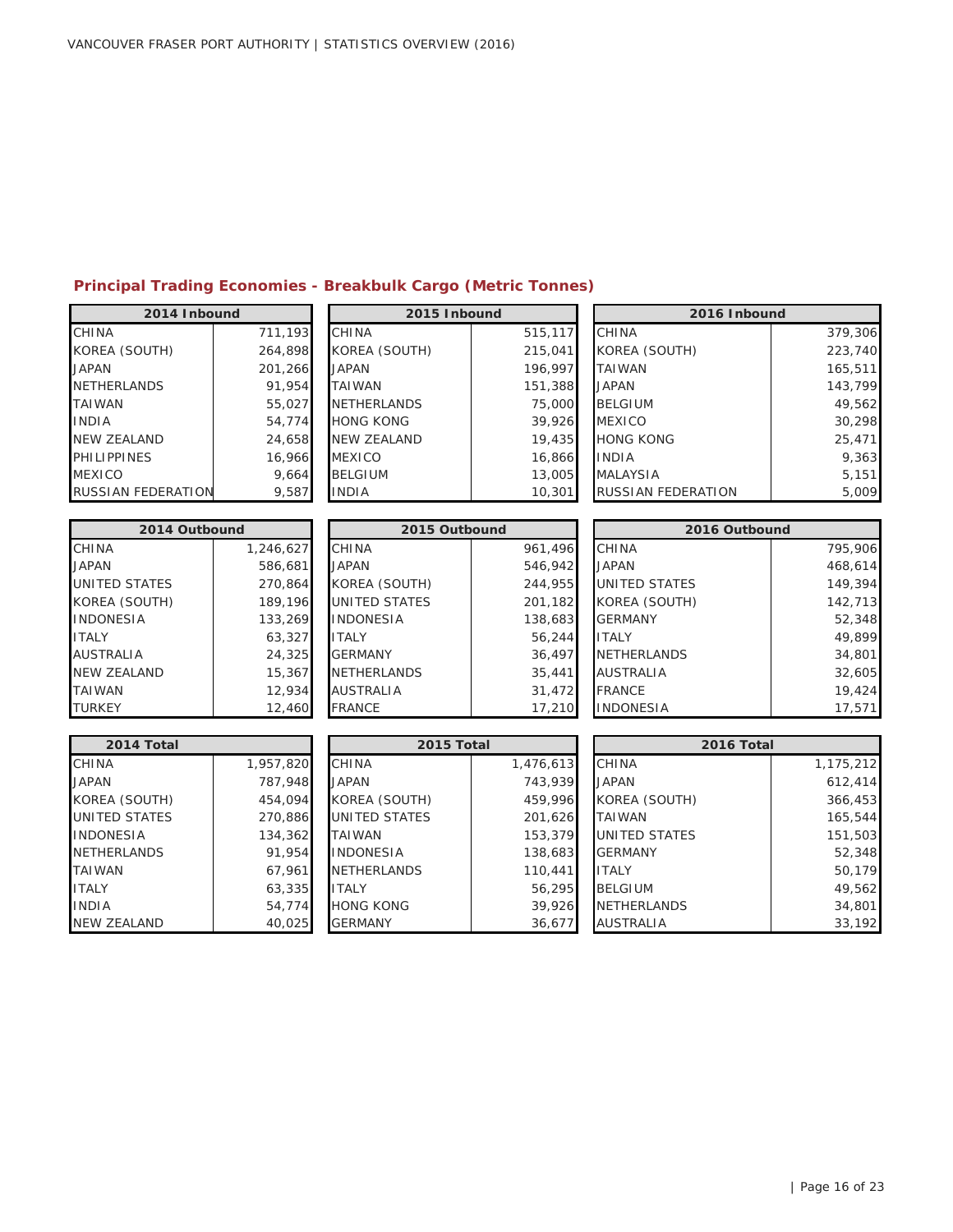## **Top 5 Trading Economies by Principal Commodities - All Cargo**

| <b>Metric Tonnes</b>                 | 2014                   | 2015                   | 2016                   | % Change       |
|--------------------------------------|------------------------|------------------------|------------------------|----------------|
| <b>Metallurgical Coal</b>            | 26,108,665             | 25,650,539             | 26, 164, 926           | 2%             |
| <b>JAPAN</b>                         | 5,309,705              | 5,332,564              | 6,004,621              | 13%            |
| KOREA (SOUTH)                        | 4,978,045              | 5,653,301              | 5,303,011              | $-6%$          |
| CHINA                                | 7,112,550              | 5,066,443              | 4,766,103              | $-6%$          |
| <b>INDIA</b>                         | 1,554,445              | 1,513,809              | 2,487,183              | 64%            |
| <b>TAIWAN</b>                        | 969,517                | 1,093,394              | 1,395,055              | 28%            |
| <b>Wheat</b>                         | 9,067,808              | 10,818,513             | 9,035,349              | $-16%$         |
| <b>JAPAN</b>                         | 1,353,897              | 1,385,425              | 1,204,059              | $-13%$         |
| PERU                                 | 755,047                | 1,055,723              | 914,380                | $-13%$         |
| <b>CHINA</b>                         | 394,734                | 1,049,349              | 827,243                | $-21%$         |
| <b>ITALY</b>                         | 596,096                | 355,269                | 611,491                | 72%            |
| <b>INDONESIA</b>                     | 380,556                | 854,636                | 578,773                | $-32%$         |
| Potash & Potassium-Based Fertilizers | 7,499,462              | 8,669,317              | 8,008,256              | $-8%$          |
| <b>BRAZIL</b><br>CHINA               | 1,739,015              | 2,323,404              | 2,337,074<br>1,558,569 | 1%<br>$-22%$   |
| <b>INDONESIA</b>                     | 1,282,540<br>1,479,576 | 1,987,658<br>1,254,463 | 1,265,101              | 1%             |
| <b>INDIA</b>                         | 989,793                | 1,060,631              | 904,646                | $-15%$         |
| <b>MALAYSIA</b>                      | 936,001                | 664,480                | 646,553                | $-3%$          |
| Canola                               | 6,476,432              | 5,990,240              | 7,125,189              | 19%            |
| CHINA                                | 3,099,679              | 2,576,975              | 2,783,041              | 8%             |
| <b>JAPAN</b>                         | 2,279,802              | 1,993,472              | 2,226,158              | 12%            |
| PAKISTAN                             | 265,269                | 480,174                | 952,242                | 98%            |
| UNITED ARAB EMIRATES                 | 306,637                | 391,806                | 576,800                | 47%            |
| <b>MEXICO</b>                        | 427,806                | 447,142                | 248,100                | $-45%$         |
| <b>Specialty Crops</b>               | 5,658,282              | 6,344,576              | 6,647,794              | 5%             |
| <b>INDIA</b>                         | 1,984,506              | 2,289,332              | 2,089,290              | $-9%$          |
| CHINA                                | 1,219,209              | 1,575,640              | 1,897,371              | 20%            |
| <b>BANGLADESH</b>                    | 574,072                | 576,380                | 665,557                | 15%            |
| <b>JAPAN</b>                         | 549,592                | 561,595                | 502,267                | $-11%$         |
| <b>PAKISTAN</b>                      | 108,022                | 195,267                | 205,517                | 5%             |
| <b>Thermal Coal</b>                  | 11,616,812             | 9,150,344              | 6,571,186              | $-28%$         |
| KOREA (SOUTH)                        | 5,375,188              | 4,457,540              | 2,510,342              | $-44%$         |
| <b>CHILE</b>                         | 1,768,527              | 2,536,377              | 2,104,376              | $-17%$         |
| <b>JAPAN</b>                         | 2,484,439              | 1,814,156              | 1,695,131              | $-7%$          |
| <b>FRANCE</b>                        |                        |                        | 92,427                 | N/A            |
| <b>TAIWAN</b>                        | 578,216                |                        | 86,960                 | N/A            |
| Lumber<br>CHINA                      | 4,195,043              | 3,961,481              | 3,820,245              | $-4%$<br>$-3%$ |
| <b>JAPAN</b>                         | 2,454,942<br>842,994   | 2,131,556<br>864,928   | 2,067,127<br>840,938   | $-3%$          |
| <b>TAIWAN</b>                        | 222,015                | 275,805                | 225,526                | $-18%$         |
| <b>PHILIPPINES</b>                   | 133,965                | 172,827                | 187,329                | 8%             |
| KOREA (SOUTH)                        | 129,322                | 127,117                | 121,268                | $-5%$          |
| Woodpulp                             | 3,370,714              | 3,778,922              | 3,764,795              | 0%             |
| CHINA                                | 2,138,968              | 2,591,696              | 2,568,434              | $-1%$          |
| <b>INDONESIA</b>                     | 337,188                | 330,383                | 298,388                | $-10%$         |
| <b>JAPAN</b>                         | 281,722                | 244,741                | 231,935                | $-5%$          |
| <b>INDIA</b>                         | 117,544                | 70,535                 | 103,857                | 47%            |
| <b>TAIWAN</b>                        | 116,286                | 96,522                 | 96,870                 | 0%             |
| <b>Household Goods</b>               | 3,397,268              | 3,559,525              | 3,461,848              | $-3%$          |
| <b>CHINA</b>                         | 2,500,293              | 2,601,542              | 2,577,908              | $-1%$          |
| <b>HONG KONG</b>                     | 210,733                | 202,736                | 154,181                | $-24%$         |
| <b>VIETNAM</b>                       | 94,622                 | 132,576                | 133,810                | 1%             |
| KOREA (SOUTH)                        | 151,224                | 166,683                | 126,470                | $-24%$         |
| <b>TAIWAN</b>                        | 85,431                 | 85,068                 | 81,228                 | $-5%$          |
| <b>Sulphur</b>                       | 2,446,215              | 2,653,587              | 2,647,090              | 0%             |
| CHINA                                | 497,872                | 732,042                | 898,252                | 23%            |
| <b>AUSTRALIA</b>                     | 911,834                | 726,786                | 652,977                | $-10%$         |
| CHILE                                | 203,220                | 179,913                | 215,087                | 20%            |
| <b>CUBA</b>                          | 145,071                | 180,176                | 192,037                | 7%             |
| <b>MEXICO</b>                        | 205,273                | 348,886                | 159,786                | $-54%$         |
| <b>GRAND TOTAL</b>                   | 79,836,701             | 80,577,044             | 77,246,680             | $-4%$          |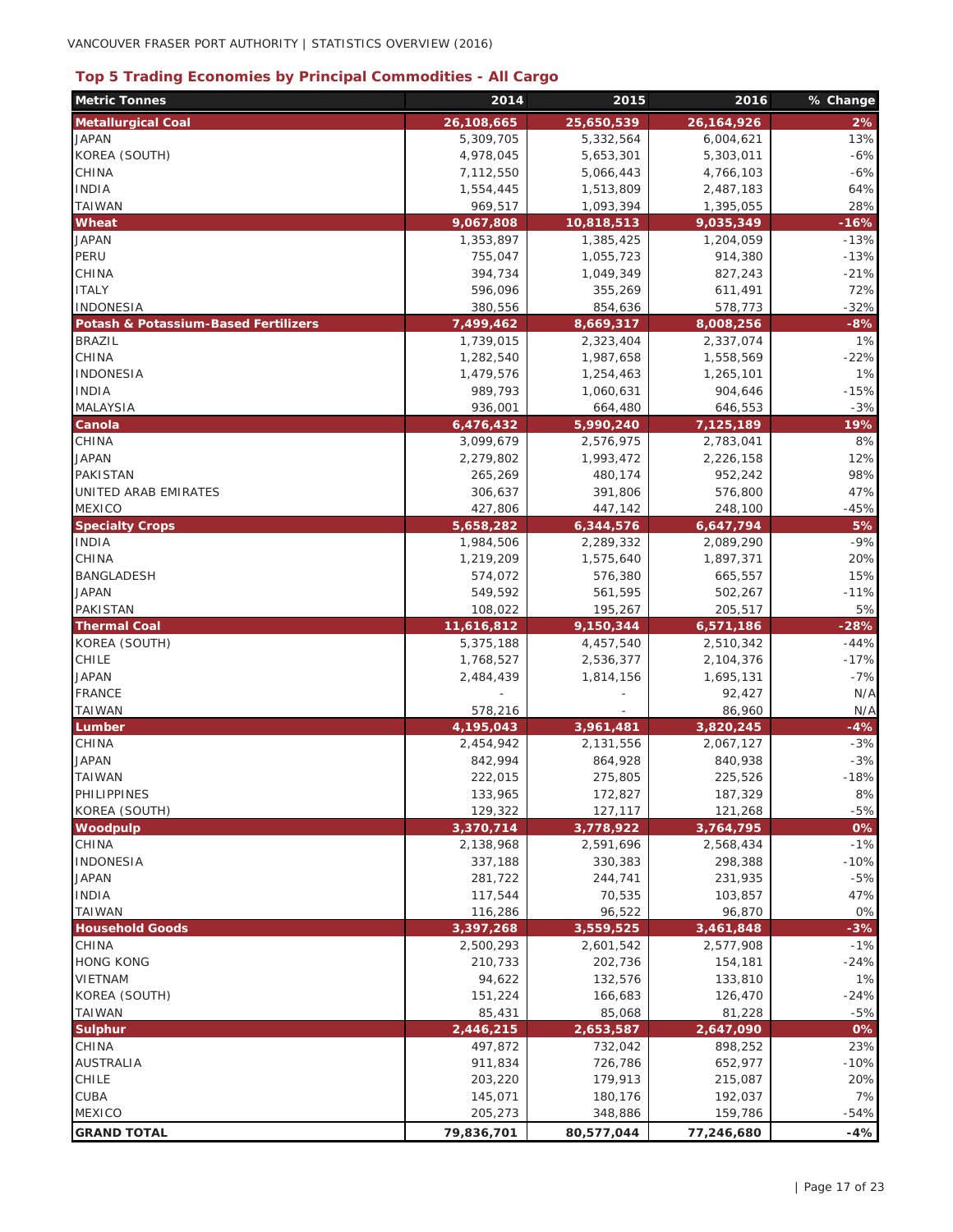## **Top 5 Trading Economies by Principal Commodities - Inbound Cargo**

| <b>Metric Tonnes</b>                      | 2014       | 2015       | 2016              | % Change     |
|-------------------------------------------|------------|------------|-------------------|--------------|
| <b>Household Goods</b>                    | 3,234,745  | 3,392,928  | 3,312,780         | $-2%$        |
| CHINA                                     | 2,454,265  | 2,543,984  | 2,548,766         | 0%           |
| <b>HONG KONG</b>                          | 202,916    | 196,355    | 148,975           | $-24%$       |
| VIETNAM                                   | 93,792     | 131,540    | 132,359           | 1%           |
| KOREA (SOUTH)                             | 135,045    | 153,283    | 109,206           | $-29%$       |
| TAIWAN                                    | 81,382     | 80,781     | 76,473            | $-5%$        |
| <b>Construction &amp; Materials</b>       | 2,165,316  | 1,982,927  | 1,653,671         | $-17%$       |
| CHINA                                     | 1,193,634  | 1,127,940  | 948,742           | $-16%$       |
| KOREA (SOUTH)                             | 288,643    | 296,698    | 265,511           | $-11%$       |
| <b>TAIWAN</b>                             | 138,504    | 130,908    | 115,554           | $-12%$       |
| <b>JAPAN</b>                              | 185,257    | 152,445    | 106,384           | $-30%$       |
| <b>HONG KONG</b>                          | 55,079     | 59,647     | 39,603            | $-34%$       |
| <b>Minerals</b>                           | 1,654,831  | 1,541,285  | 1,587,945         | 3%           |
| <b>MOROCCO</b>                            | 914,687    | 750,996    | 818,037           | 9%           |
| <b>MEXICO</b>                             | 455,023    | 341,138    | 320,023           | $-6%$        |
| <b>TOGO</b>                               |            | 146,380    | 148,020           | 1%           |
| UNITED STATES                             | 94,418     | 97,359     | 101,889           | 5%           |
| CHINA                                     | 67,491     | 76,573     | 81,895            | 7%           |
| <b>Industrial, Auto and Vehicle Parts</b> | 1,353,952  | 1,454,536  | 1,380,326         | $-5%$        |
| CHINA                                     | 806,257    | 817,297    | 839,895           | 3%           |
| KOREA (SOUTH)                             | 261,778    | 316,039    | 263,547           | $-17%$       |
| <b>JAPAN</b>                              | 159,217    | 181,616    | 151,203           | $-17%$       |
| TAIWAN                                    | 45,327     | 48,455     | 42,154            | $-13%$       |
| PHILIPPINES                               | 8,330      | 15,924     | 16,701            | 5%           |
| <b>Basic Metals</b>                       | 1,111,000  | 1,018,102  | 1,002,734         | $-2%$        |
| China                                     | 589,715    | 447,169    | 477,328           | 7%           |
| CHINA                                     | 98,659     | 198,959    | 220,201           | 11%          |
| TAIWAN                                    | 214,206    | 166,669    | 132,494           | $-21%$       |
| KOREA (SOUTH)                             | 31,962     | 61,399     | 50,088            | $-18%$       |
| <b>JAPAN</b>                              | 10,136     | 17,270     | 30,746            | 78%          |
| <b>Machinery</b>                          | 824,912    | 793,840    | 708,694           | $-11%$       |
| CHINA                                     | 534,967    | 499,424    | 493,184           | $-1%$        |
| KOREA (SOUTH)                             | 124,964    | 104,947    | 60,113            | $-43%$       |
| <b>JAPAN</b>                              | 48,369     | 54,476     | 46,416            | $-15%$       |
| <b>TAIWAN</b>                             | 37,383     | 41,233     | 34,573            | $-16%$       |
| <b>HONG KONG</b>                          | 27,541     | 28,382     | 21,187            | $-25%$       |
| Gasoline<br><b>UNITED STATES</b>          | 528,212    | 724,672    | 686,514           | $-5%$        |
| KOREA (SOUTH)                             | 528,145    | 695,392    | 660,442<br>26,042 | $-5%$<br>N/A |
| CHINA                                     | 67         |            | 23                | N/A          |
| <b>JAPAN</b>                              |            |            | 5                 | N/A          |
| <b>BRAZIL</b>                             |            |            | $\overline{2}$    | N/A          |
| <b>Aviation &amp; Jet Fuel</b>            | 592,590    | 545,347    | 615,474           | 13%          |
| UNITED STATES                             | 592,590    | 541,925    | 580,917           | 7%           |
| SINGAPORE                                 |            |            | 29,138            | N/A          |
| KOREA (SOUTH)                             |            |            | 5,418             | N/A          |
| CHINA                                     |            | 3,422      |                   | $-100%$      |
| <b>Inorganic Chemicals</b>                | 623,378    | 598,332    | 608,463           | 2%           |
| TAIWAN                                    | 190,219    | 276,500    | 280,993           | 2%           |
| CHINA                                     | 246,563    | 146,704    | 172,473           | 18%          |
| KOREA (SOUTH)                             | 36,830     | 62,672     | 54,916            | $-12%$       |
| <b>UNITED STATES</b>                      | 91,524     | 36,360     | 32,122            | $-12%$       |
| JAPAN                                     | 18,256     | 44,356     | 20,717            | $-53%$       |
| <b>Ores &amp; Concentrates</b>            | 594,176    | 575,219    | 605,186           | 5%           |
| UNITED STATES                             | 389,907    | 376,883    | 390,970           | 4%           |
| CHILE                                     | 108,173    | 79,558     | 100,298           | 26%          |
| MEXICO                                    | 58,309     | 42,899     | 64,705            | 51%          |
| PERU                                      | 8,003      | 36,331     | 20,331            | $-44%$       |
| AUSTRALIA                                 | 21,403     | 11,756     | 11,217            | $-5%$        |
| <b>GRAND TOTAL</b>                        | 12,683,112 | 12,627,188 | 12,161,788        | $-4%$        |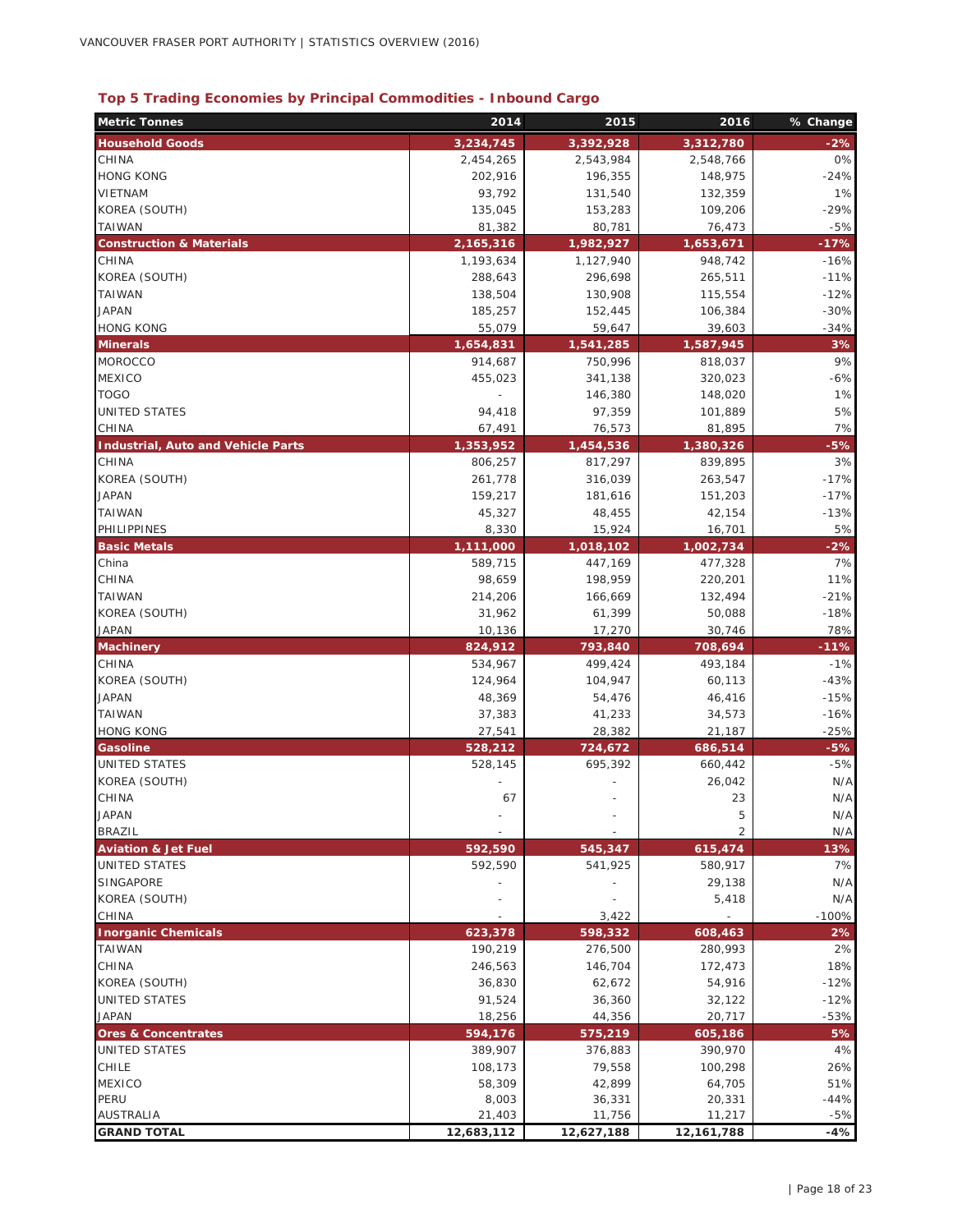#### **Top 5 Trading Economies by Principal Commodities - Outbound Cargo**

| <b>Metric Tonnes</b>                 | 2014       | 2015       | 2016         | % Change |
|--------------------------------------|------------|------------|--------------|----------|
| <b>Metallurgical Coal</b>            | 26,108,665 | 25,650,539 | 26, 164, 926 | 2%       |
| <b>JAPAN</b>                         | 5,309,705  | 5,332,564  | 6,004,621    | 13%      |
| KOREA (SOUTH)                        | 4,978,045  | 5,653,301  | 5,303,011    | $-6%$    |
| CHINA                                | 7,112,550  | 5,066,443  | 4,766,103    | $-6%$    |
| <b>INDIA</b>                         | 1,554,445  | 1,513,809  | 2,487,183    | 64%      |
| <b>TAIWAN</b>                        | 969,517    | 1,093,394  | 1,395,055    | 28%      |
| Wheat                                | 9,067,334  | 10,817,224 | 9,034,715    | $-16%$   |
| <b>JAPAN</b>                         | 1,353,897  | 1,385,425  | 1,204,059    | $-13%$   |
| PERU                                 | 755,047    | 1,055,723  | 914,380      | $-13%$   |
| CHINA                                | 394,729    | 1,049,323  | 827,203      | $-21%$   |
| <b>ITALY</b>                         | 596,002    | 355,188    | 611,291      | 72%      |
| <b>INDONESIA</b>                     | 380,513    | 854,633    | 578,746      | $-32%$   |
| Potash & Potassium-Based Fertilizers | 7,492,584  | 8,660,202  | 7,998,108    | $-8%$    |
| <b>BRAZIL</b>                        | 1,739,015  | 2,323,404  | 2,337,074    | 1%       |
| CHINA                                | 1,282,112  | 1,986,685  | 1,557,654    | $-22%$   |
| <b>INDONESIA</b>                     | 1,479,576  | 1,254,463  | 1,265,101    | 1%       |
| <b>INDIA</b>                         | 989,772    | 1,060,631  | 904,646      | $-15%$   |
| MALAYSIA                             | 936,001    | 664,480    | 646,553      | $-3%$    |
| Canola                               | 6,474,086  | 5,989,730  | 7,124,108    | 19%      |
| CHINA                                | 3,099,679  | 2,576,975  | 2,783,030    | 8%       |
| <b>JAPAN</b>                         | 2,279,802  | 1,993,472  | 2,226,158    | 12%      |
| PAKISTAN                             | 265,269    | 480,174    | 952,242      | 98%      |
| UNITED ARAB EMIRATES                 | 306,637    | 391,806    | 576,800      | 47%      |
| <b>MEXICO</b>                        | 427,605    | 447,142    | 248,100      | $-45%$   |
| <b>Specialty Crops</b>               | 5,633,499  | 6,317,987  | 6,616,684    | 5%       |
| <b>INDIA</b>                         | 1,982,411  | 2,287,559  | 2,087,625    | $-9%$    |
| CHINA                                | 1,210,433  | 1,565,066  | 1,885,323    | 20%      |
| BANGLADESH                           | 574,072    | 576,380    | 665,557      | 15%      |
| <b>JAPAN</b>                         | 549,323    | 561,504    | 501,576      | $-11%$   |
| PAKISTAN                             | 108,022    | 195,267    | 205,517      | 5%       |
| <b>Thermal Coal</b>                  | 11,616,759 | 9,150,273  | 6,571,146    | $-28%$   |
| KOREA (SOUTH)                        | 5,375,188  | 4,457,514  | 2,510,342    | $-44%$   |
| CHILE                                | 1,768,527  | 2,536,377  | 2,104,376    | $-17%$   |
| <b>JAPAN</b>                         | 2,484,439  | 1,814,156  | 1,695,131    | $-7%$    |
| <b>FRANCE</b>                        |            |            | 92,427       | N/A      |
| <b>TAIWAN</b>                        | 578,216    |            | 86,960       | N/A      |
| Lumber                               | 4,166,305  | 3,938,181  | 3,804,042    | $-3%$    |
| CHINA                                | 2,431,482  | 2,114,307  | 2,053,960    | $-3%$    |
| <b>JAPAN</b>                         | 842,971    | 864,928    | 840,938      | $-3%$    |
| <b>TAIWAN</b>                        | 221,998    | 275,805    | 225,526      | $-18%$   |
| <b>PHILIPPINES</b>                   | 133,965    | 172,824    | 187,329      | 8%       |
| KOREA (SOUTH)                        | 127,614    | 125,458    | 121,141      | $-3%$    |
| <b>Woodpulp</b>                      | 3,370,391  | 3,778,090  | 3,762,742    | 0%       |
| CHINA                                | 2,138,755  | 2,590,987  | 2,567,666    | $-1%$    |
| <b>INDONESIA</b>                     | 337,188    | 330,383    | 298,388      | $-10%$   |
| <b>JAPAN</b>                         | 281,709    | 244,741    | 231,935      | $-5%$    |
| <b>INDIA</b>                         | 117,522    | 70,535     | 103,857      | 47%      |
| <b>TAIWAN</b>                        | 116,259    | 96,477     | 96,870       | 0%       |
| <b>Sulphur</b>                       | 2,446,102  | 2,653,587  | 2,647,024    | 0%       |
| CHINA                                | 497,872    | 732,042    | 898,203      | 23%      |
| <b>AUSTRALIA</b>                     | 911,834    | 726,786    | 652,977      | $-10%$   |
| <b>CHILE</b>                         | 203,220    | 179,913    | 215,087      | 20%      |
| <b>CUBA</b>                          | 145,071    | 180,176    | 192,037      | 7%       |
| <b>MEXICO</b>                        | 205,273    | 348,886    | 159,786      | $-54%$   |
| <b>Woodchips</b>                     | 1,294,892  | 1,129,313  | 1,372,931    | 22%      |
| UNITED KINGDOM                       | 328,421    | 328,365    | 564,441      | 72%      |
| <b>JAPAN</b>                         | 397,517    | 368,361    | 561,189      | 52%      |
| <b>BELGIUM</b>                       | 71,159     | 291,492    | 142,550      | $-51%$   |
| KOREA (SOUTH)                        | 338,671    | 48,150     | 51,287       | 7%       |
| <b>ITALY</b>                         | 150,318    | 70,893     | 43,446       | $-39%$   |
| <b>GRAND TOTAL</b>                   | 77,670,617 | 78,085,127 | 75,096,427   | $-4%$    |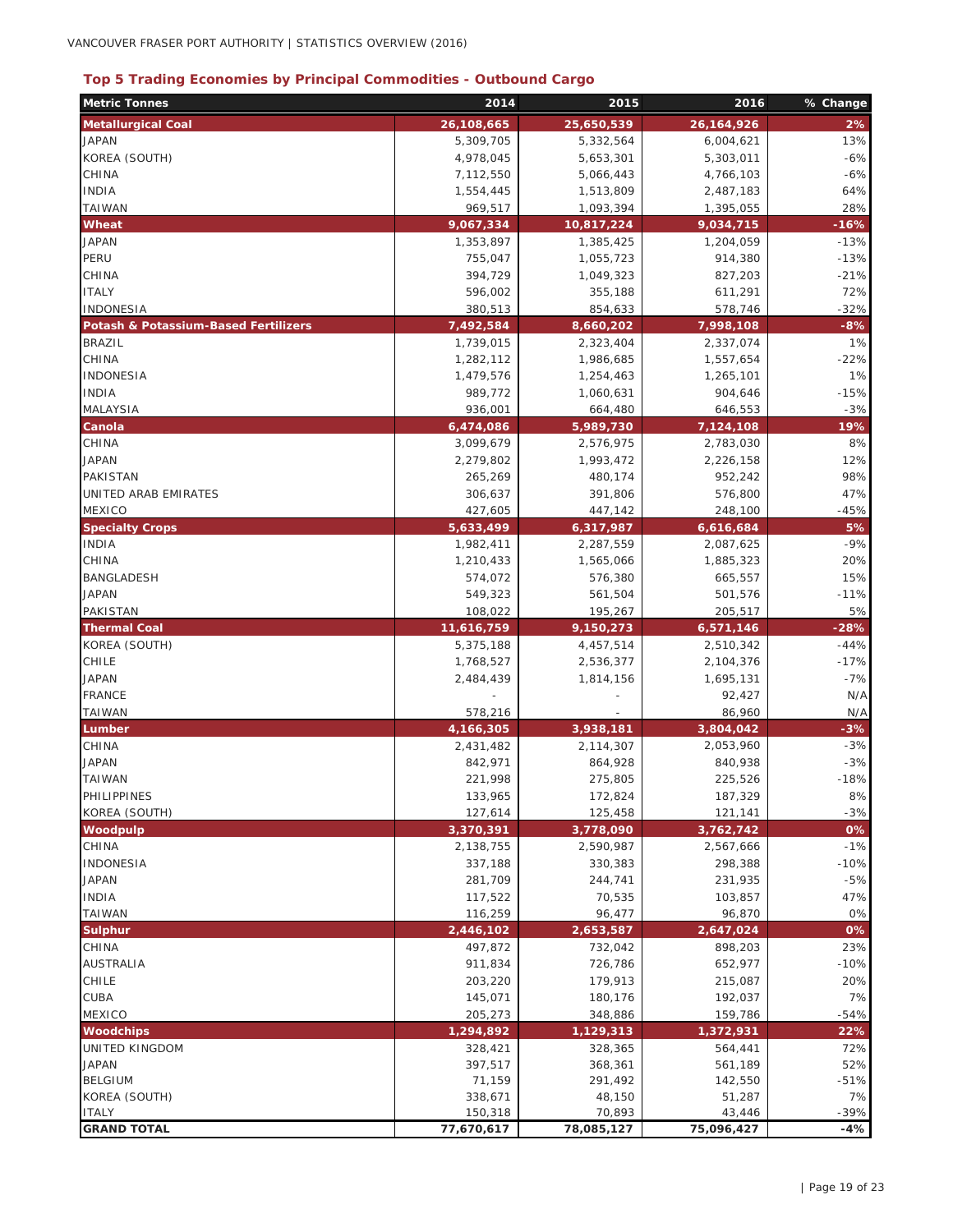#### **Top 5 Commodities by Principal Trading Economies - All Cargo**

| <b>Metric Tonnes</b>                                        | 2014                    | 2015                      | 2016                    | % Change         |
|-------------------------------------------------------------|-------------------------|---------------------------|-------------------------|------------------|
| <b>CHINA</b>                                                | 31,615,478              | 30,063,591                | 29,989,629              | 0%               |
| Metallurgical Coal                                          | 7,112,550               | 5,066,443                 | 4,766,103               | $-6%$            |
| Canola                                                      | 3,099,679               | 2,576,975                 | 2,783,041               | 8%               |
| <b>Household Goods</b>                                      | 2,500,293               | 2,601,542                 | 2,577,908               | $-1%$            |
| Woodpulp                                                    | 2,138,968               | 2,591,696                 | 2,568,434               | $-1%$            |
| Lumber<br><b>JAPAN</b>                                      | 2,454,942               | 2,131,556                 | 2,067,127               | $-3%$<br>4%      |
| Metallurgical Coal                                          | 16,453,223<br>5,309,705 | 15, 187, 998<br>5,332,564 | 15,816,484<br>6,004,621 | 13%              |
| Canola                                                      | 2,279,802               | 1,993,472                 | 2,226,158               | 12%              |
| Thermal Coal                                                | 2,484,439               | 1,814,156                 | 1,695,131               | $-7%$            |
| Wheat                                                       | 1,353,897               | 1,385,425                 | 1,204,059               | $-13%$           |
| Lumber                                                      | 842,994                 | 864,928                   | 840,938                 | $-3%$            |
| <b>KOREA (SOUTH)</b>                                        | 13,912,378              | 13,107,675                | 11,013,193              | $-16%$           |
| Metallurgical Coal                                          | 4,978,045               | 5,653,301                 | 5,303,011               | $-6%$            |
| Thermal Coal                                                | 5,375,188               | 4,457,540                 | 2,510,342               | $-44%$           |
| Industrial, Auto and Vehicle Parts                          | 280,865                 | 335,891                   | 288,979                 | $-14%$           |
| <b>Construction &amp; Materials</b>                         | 294,061                 | 304,841                   | 273,638                 | $-10%$           |
| Ores & Concentrates<br><b>UNITED STATES</b>                 | 419,016<br>6,957,519    | 292,802                   | 224,812                 | $-23%$<br>1%     |
| Gasoline                                                    | 975,104                 | 6,176,490<br>1,186,962    | 6,228,412<br>1,413,050  | 19%              |
| Crude Petroleum                                             | 2,594,401               | 1,721,920                 | 1,185,121               | $-31%$           |
| Diesel & Fuel Oils                                          | 670,486                 | 594,583                   | 831,296                 | 40%              |
| Aviation & Jet Fuel                                         | 604,201                 | 564,925                   | 588,436                 | 4%               |
| Kerosene, Distillate & Coke                                 | 425,528                 | 442,645                   | 474,166                 | 7%               |
| <b>INDIA</b>                                                | 5,218,559               | 5,293,840                 | 5,915,326               | 12%              |
| Metallurgical Coal                                          | 1,554,445               | 1,513,809                 | 2,487,183               | 64%              |
| <b>Specialty Crops</b>                                      | 1,984,506               | 2,289,332                 | 2,089,290               | $-9%$            |
| Potash & Potassium-Based Fertilizers                        | 989,793                 | 1,060,631                 | 904,646                 | $-15%$           |
| Woodpulp                                                    | 117,544                 | 70,535                    | 103,857                 | 47%              |
| Ores & Concentrates                                         | 42,382                  | 73,415                    | 92,094                  | 25%              |
| <b>BRAZIL</b>                                               | 3,630,472               | 3,468,553                 | 3,306,167               | $-5%$            |
| Potash & Potassium-Based Fertilizers<br>Metallurgical Coal  | 1,739,015<br>1,670,280  | 2,323,404<br>1,041,700    | 2,337,074<br>855,586    | 1%<br>$-18%$     |
| Sulphur                                                     | 46,145                  | 33,423                    | 43,208                  | 29%              |
| <b>Specialty Crops</b>                                      | 16,617                  | 19,257                    | 20,138                  | 5%               |
| Minerals                                                    | 64,799                  | 13,199                    | 9,858                   | $-25%$           |
| <b>TAIWAN</b>                                               | 3,060,435               | 2,775,323                 | 3,180,533               | 15%              |
| Metallurgical Coal                                          | 969,517                 | 1,093,394                 | 1,395,055               | 28%              |
| <b>Basic Metals</b>                                         | 192,866                 | 253,865                   | 306,281                 | 21%              |
| Inorganic Chemicals                                         | 204,573                 | 284,359                   | 286,625                 | 1%               |
| Lumber                                                      | 222,015                 | 275,805                   | 225,526                 | $-18%$           |
| Construction & Materials<br><b>CHILE</b>                    | 143,656                 | 134,769<br>3,592,368      | 119,564<br>3,055,257    | $-11%$<br>$-15%$ |
| Thermal Coal                                                | 2,887,935<br>1,768,527  | 2,536,377                 | 2,104,376               | $-17%$           |
| Metallurgical Coal                                          | 212,759                 | 217,206                   | 253,292                 | 17%              |
| Sulphur                                                     | 203,220                 | 179,913                   | 215,087                 | 20%              |
| Wheat                                                       | 361,676                 | 273,129                   | 120,686                 | $-56%$           |
| Ores & Concentrates                                         | 109.257                 | 80.162                    | 100.298                 | 25%              |
| <b>INDONESIA</b>                                            | 2,504,788               | 2,836,389                 | 2,570,581               | $-9%$            |
| Potash & Potassium-Based Fertilizers                        | 1,479,576               | 1,254,463                 | 1,265,101               | 1%               |
| Wheat                                                       | 380,556                 | 854,636                   | 578,773                 | $-32%$           |
| Woodpulp                                                    | 337,188                 | 330,383                   | 298,388                 | $-10%$           |
| Metallurgical Coal<br>Other Products of Chemical Industries |                         | 192,766                   | 184,804                 | $-4%$            |
| <b>BANGLADESH</b>                                           | 34,297<br>1,365,529     | 34,461<br>1,669,283       | 37,756<br>1,492,772     | 10%<br>$-11%$    |
| <b>Specialty Crops</b>                                      | 574,072                 | 576,380                   | 665,557                 | 15%              |
| Wheat                                                       | 568,891                 | 749,111                   | 469,539                 | $-37%$           |
| Canola                                                      | 59,880                  | 98,614                    | 171,157                 | 74%              |
| Potash & Potassium-Based Fertilizers                        | 132,698                 | 198,999                   | 126,941                 | $-36%$           |
| <b>Household Goods</b>                                      | 8,378                   | 19,307                    | 25,573                  | 32%              |
| <b>TURKEY</b>                                               | 771,738                 | 1,074,416                 | 1,427,418               | 33%              |
| Metallurgical Coal                                          | 493,254                 | 833,954                   | 1,038,581               | 25%              |
| <b>Specialty Crops</b>                                      | 166,404                 | 128,047                   | 199,932                 | 56%              |
| Wheat                                                       | 86,943                  | 99,807                    | 168,779                 | 69%              |
| Woodpulp                                                    | 13,929                  |                           | 9,349                   | N/A              |
| <b>Household Goods</b>                                      | 1,398                   | 1,704                     | 3,232                   | 90%              |
| <b>MEXICO</b><br>Minerals                                   | 1,794,343<br>455,023    | 1,784,904<br>341,138      | 1,348,940<br>320,023    | $-24%$<br>$-6%$  |
| Wheat                                                       | 440,804                 | 315,579                   | 310,568                 | $-2%$            |
| Canola                                                      | 427,806                 | 447,142                   | 248,100                 | $-45%$           |
| Sulphur                                                     | 205,273                 | 348,886                   | 159,786                 | $-54%$           |
| Ores & Concentrates                                         | 60,196                  | 44,563                    | 65,601                  | 47%              |
| <b>GRAND TOTAL</b>                                          | 90,172,398              | 87,030,831                | 85,344,712              | $-2%$            |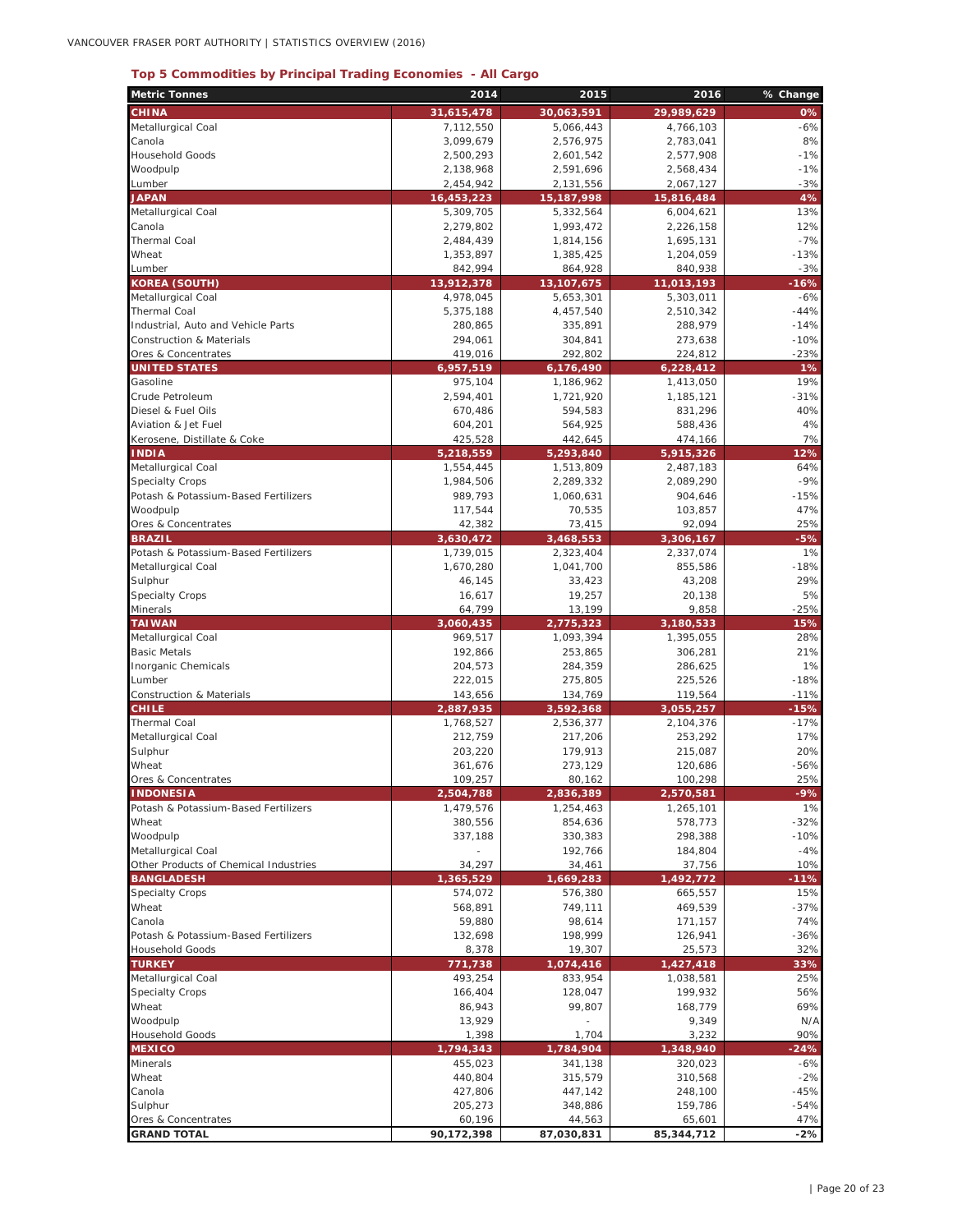## **Top 5 Commodities by Principal Trading Economies - Inbound Cargo**

| <b>Metric Tonnes</b>                   | 2014              | 2015             | 2016              | % Change    |
|----------------------------------------|-------------------|------------------|-------------------|-------------|
| <b>CHINA</b>                           | 7,461,302         | 7,256,919        | 7,216,823         | -1%         |
| <b>Household Goods</b>                 | 2,454,265         | 2,543,984        | 2,548,766         | 0%          |
| <b>Construction &amp; Materials</b>    | 1,193,634         | 1,127,940        | 948,742           | $-16%$      |
| Industrial, Auto and Vehicle Parts     | 806,257           | 817,297          | 839,895           | 3%          |
| Machinery                              | 534,967           | 499,424          | 493,184           | $-1%$       |
| <b>Basic Metals</b>                    | 589,715           | 447,169          | 477,328           | 7%          |
| <b>UNITED STATES</b>                   | 2,176,815         | 2,103,758        | 2,162,033         | 3%          |
| Gasoline                               | 528,145           | 695,392          | 660,442           | $-5%$       |
| Aviation & Jet Fuel                    | 592,590           | 541,925          | 580,917           | 7%          |
| Ores & Concentrates                    | 389,907           | 376,883          | 390,970           | 4%          |
| Diesel & Fuel Oils                     | 259,909           | 232,142          | 239,038           | 3%          |
| Minerals                               | 94,418            | 97,359           | 101,889           | 5%          |
| <b>KOREA (SOUTH)</b>                   | 1,530,060         | 1,561,420        | 1,348,995         | $-14%$      |
| <b>Construction &amp; Materials</b>    | 288,643           | 296,698          | 265,511           | $-11%$      |
| Industrial, Auto and Vehicle Parts     | 261,778           | 316,039          | 263,547           | $-17%$      |
| Vehicles                               | 139,587           | 151,254          | 137,944           | $-9%$       |
| <b>Basic Metals</b>                    | 214,206           | 166,669          | 132,494           | $-21%$      |
| <b>Household Goods</b>                 | 135,045           | 153,283          | 109,206           | $-29%$      |
| <b>TAIWAN</b>                          | 698,729           | 872,568          | 870,043           | 0%          |
| Inorganic Chemicals                    | 190,219           | 276,500          | 280,993           | 2%          |
| <b>Basic Metals</b>                    | 98,659            | 198,959          | 220,201           | 11%         |
| <b>Construction &amp; Materials</b>    | 138,504           | 130,908          | 115,554           | $-12%$      |
| Household Goods                        | 81,382            | 80,781           | 76,473            | $-5%$       |
| Industrial, Auto and Vehicle Parts     | 45,327            | 48,455           | 42,154            | $-13%$      |
| <b>MOROCCO</b>                         | 915,051           | 751,162          | 818,139           | 9%          |
| <b>Minerals</b>                        | 914,687           | 750,996          | 818,037           | 9%          |
| Meat, Fish & Poultry                   |                   |                  | 79                | N/A         |
| Animal/Vegetable Oils, Fats & Waxes    | 8                 | 24               | 9                 | $-60%$      |
| <b>Construction &amp; Materials</b>    |                   |                  | 9                 | N/A         |
| <b>Household Goods</b>                 | 11                | 9                | 4                 | $-53%$      |
| <b>JAPAN</b>                           | 682,183           | 735,000          | 638,751           | $-13%$      |
| Vehicles                               | 154,520           | 166,408          | 178,400           | 7%          |
| Industrial, Auto and Vehicle Parts     | 159,217           | 181,616          | 151,203           | $-17%$      |
| <b>Construction &amp; Materials</b>    | 185,257           | 152,445          | 106,384           | $-30%$      |
| <b>Basic Metals</b>                    | 31,962            | 61,399           | 50,088            | $-18%$      |
| Machinery                              | 48,369            | 54,476           | 46,416            | $-15%$      |
| <b>MEXICO</b>                          | 596,663           | 466,355          | 474,957           | 2%<br>$-6%$ |
| <b>Minerals</b><br>Ores & Concentrates | 455,023<br>58,309 | 341,138          | 320,023<br>64,705 | 51%         |
| <b>Beverages</b>                       | 29,482            | 42,899<br>31,154 | 34,362            | 10%         |
| <b>Basic Metals</b>                    | 10,136            | 17,270           | 30,746            | 78%         |
| Vehicles                               | 11,006            | 14,447           | 14,407            | 0%          |
| <b>THAILAND</b>                        | 415,413           | 407,322          | 399,817           | $-2%$       |
| Other Cereals                          | 79,457            | 87,021           | 87,422            | 0%          |
| Other Prepared Food Products           | 79,669            | 84,022           | 78,118            | $-7%$       |
| Meat, Fish & Poultry                   | 60,504            | 59,512           | 64,010            | 8%          |
| <b>Household Goods</b>                 | 44,733            | 41,619           | 41,689            | 0%          |
| Produce                                | 38,939            | 36,771           | 33,898            | $-8%$       |
| <b>HONG KONG</b>                       | 444,135           | 474,572          | 374,725           | $-21%$      |
| <b>Household Goods</b>                 | 202,916           | 196,355          | 148,975           | $-24%$      |
| <b>Construction &amp; Materials</b>    | 55,079            | 59,647           | 39,603            | $-34%$      |
| <b>Basic Metals</b>                    | 4,830             | 44,121           | 28,412            | $-36%$      |
| Machinery                              | 27,541            | 28,382           | 21,187            | $-25%$      |
| Paper & Paperboard                     | 21,282            | 16,225           | 16,767            | 3%          |
| <b>VIETNAM</b>                         | 209,282           | 244,992          | 260,976           | 7%          |
| <b>Household Goods</b>                 | 93,792            | 131,540          | 132,359           | 1%          |
| <b>Construction &amp; Materials</b>    | 34,743            | 28,487           | 27,330            | $-4%$       |
| Meat, Fish & Poultry                   | 19,200            | 19,373           | 20,810            | 7%          |
| Produce                                | 10,973            | 14,341           | 13,575            | $-5%$       |
| <b>Basic Metals</b>                    | 4,152             | 2,439            | 11,085            | 354%        |
| <b>GRAND TOTAL</b>                     | 15,129,632        | 14,874,069       | 14,565,257        | $-2%$       |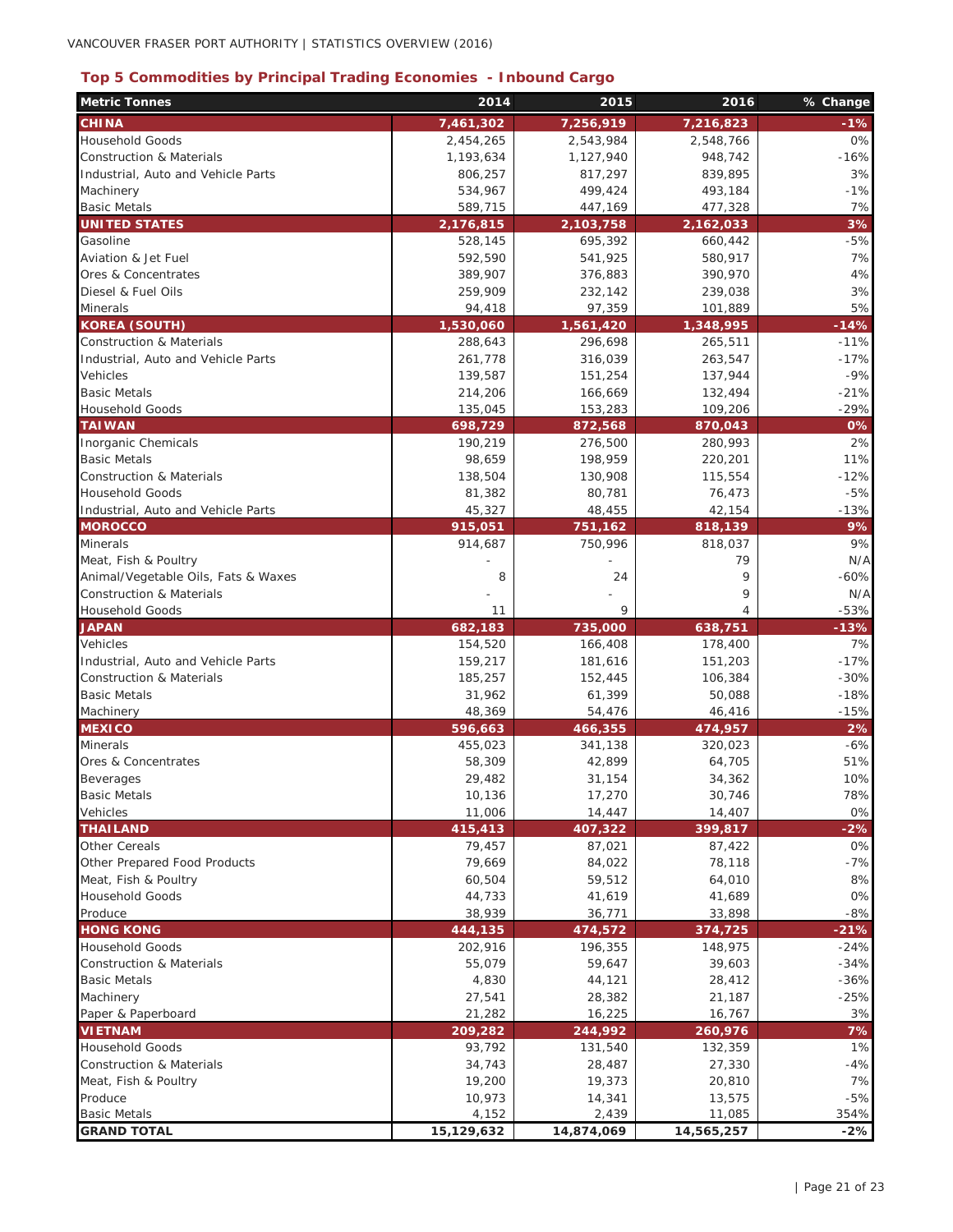## **Top 5 Commodities by Principal Trading Economies - Outbound Cargo**

| <b>Metric Tonnes</b>                                     | 2014                 | 2015               | 2016                 | % Change     |
|----------------------------------------------------------|----------------------|--------------------|----------------------|--------------|
| <b>CHINA</b>                                             | 24, 154, 176         | 22,806,672         | 22,772,806           | 0%           |
| Metallurgical Coal                                       | 7,112,550            | 5,066,443          | 4,766,103            | $-6%$        |
| Canola                                                   | 3,099,679            | 2,576,975          | 2,783,030            | 8%           |
| Woodpulp                                                 | 2,138,755            | 2,590,987          | 2,567,666            | $-1%$        |
| Lumber                                                   | 2,431,482            | 2,114,307          | 2,053,960            | $-3%$        |
| <b>Specialty Crops</b>                                   | 1,210,433            | 1,565,066          | 1,885,323            | 20%          |
| <b>JAPAN</b>                                             | 15,771,040           | 14,452,998         | 15, 177, 734         | 5%           |
| Metallurgical Coal                                       | 5,309,705            | 5,332,564          | 6,004,621            | 13%          |
| Canola                                                   | 2,279,802            | 1,993,472          | 2,226,158            | 12%          |
| <b>Thermal Coal</b>                                      | 2,484,439            | 1,814,156          | 1,695,131            | $-7%$        |
| Wheat                                                    | 1,353,897            | 1,385,425          | 1,204,059            | $-13%$       |
| Lumber                                                   | 842,971              | 864,928            | 840,938              | $-3%$        |
| <b>KOREA (SOUTH)</b>                                     | 12,382,318           | 11,546,255         | 9,664,198            | $-16%$       |
| Metallurgical Coal                                       | 4,978,045            | 5,653,301          | 5,303,011            | $-6%$        |
| Thermal Coal                                             | 5,375,188            | 4,457,514          | 2,510,342            | $-44%$       |
| Ores & Concentrates                                      | 418,040              | 292,504            | 224,530              | $-23%$       |
| Wheat                                                    | 354,629              | 72,907             | 216,153              | 196%         |
| Potash & Potassium-Based Fertilizers                     |                      | 90,314             | 213,188              | 136%         |
| <b>INDIA</b>                                             | 4,981,500            | 5,116,788          | 5,782,349            | 13%          |
| Metallurgical Coal                                       | 1,554,445            | 1,513,809          | 2,487,183            | 64%          |
| <b>Specialty Crops</b>                                   | 1,982,411            | 2,287,559          | 2,087,625            | $-9%$        |
| Potash & Potassium-Based Fertilizers                     | 989,772              | 1,060,631          | 904,646              | $-15%$       |
| Woodpulp                                                 | 117,522              | 70,535             | 103,857              | 47%          |
| Ores & Concentrates                                      | 42,382               | 73,415             | 92,094               | 25%          |
| <b>UNITED STATES</b>                                     | 4,780,703            | 4,072,732          | 4,066,380            | 0%           |
| Crude Petroleum                                          | 2,594,401            | 1,721,920          | 1,185,121            | $-31%$       |
| Gasoline                                                 | 446,959              | 491,570            | 752,608              | 53%          |
| Diesel & Fuel Oils                                       | 410,577              | 362,441            | 592,258              | 63%          |
| Kerosene, Distillate & Coke                              | 294,149              | 381,538            | 383,748              | 1%           |
| <b>Construction &amp; Materials</b>                      | 273,280              | 369,256            | 367,577              | 0%           |
| <b>BRAZIL</b>                                            | 3,600,859            | 3,433,685          | 3,274,229            | $-5%$        |
| Potash & Potassium-Based Fertilizers                     | 1,739,015            | 2,323,404          | 2,337,074            | 1%           |
| Metallurgical Coal                                       | 1,670,280            | 1,041,700          | 855,586              | $-18%$       |
| Sulphur                                                  | 46,145               | 33,423             | 43,208               | 29%          |
| <b>Specialty Crops</b>                                   | 16,617               | 18,844             | 20,138               | 7%           |
| Paper & Paperboard                                       | 8,676                | 8,038              | 7,635                | $-5%$        |
| <b>CHILE</b>                                             | 2,656,862            | 3,369,334          | 2,808,956            | $-17%$       |
| Thermal Coal                                             | 1,768,527            | 2,536,377          | 2,104,376            | $-17%$       |
| Metallurgical Coal                                       | 212,759              | 217,206            | 253,292              | 17%          |
| Sulphur                                                  | 203,220              | 179,913            | 215,087              | 20%          |
| Wheat                                                    | 361,676              | 273,129            | 120,686              | 56%          |
| Animal/Vegetable Oils, Fats & Waxes                      | 48,938               | 53,686             | 29,485               | $-45%$       |
| <b>INDONESIA</b><br>Potash & Potassium-Based Fertilizers | 2,405,304            | 2,730,735          | 2,465,937            | $-10%$<br>1% |
| Wheat                                                    | 1,479,576<br>380,513 | 1,254,463          | 1,265,101<br>578,746 | $-32%$       |
| Woodpulp                                                 | 337,188              | 854,633<br>330,383 | 298,388              | $-10%$       |
| Metallurgical Coal                                       |                      | 192,766            | 184,804              | $-4%$        |
| Other Cereals                                            | 10,822               | 12,230             | 31,096               | 154%         |
| <b>TAIWAN</b>                                            | 2,361,706            | 1,902,756          | 2,310,490            | 21%          |
| Metallurgical Coal                                       | 969,517              | 1,093,394          | 1,395,055            | 28%          |
| Lumber                                                   | 221,998              | 275,805            | 225,526              | $-18%$       |
| Woodpulp                                                 | 116,259              | 96,477             | 96,870               | 0%           |
| <b>Specialty Crops</b>                                   | 44,449               | 62,043             | 95,439               | 54%          |
| <b>Thermal Coal</b>                                      | 578,216              |                    | 86,960               | N/A          |
| <b>BANGLADESH</b>                                        | 1,355,559            | 1,647,981          | 1,460,672            | $-11%$       |
| <b>Specialty Crops</b>                                   | 574,072              | 576,380            | 665,557              | 15%          |
| Wheat                                                    | 568,891              | 749,111            | 469,539              | $-37%$       |
| Canola                                                   | 59,880               | 98,614             | 171,157              | 74%          |
| Potash & Potassium-Based Fertilizers                     | 132,698              | 198,999            | 126,941              | $-36%$       |
| Animal Feed                                              |                      | 941                | 7,579                | 705%         |
| <b>GRAND TOTAL</b>                                       | 74,450,027           | 71,079,934         | 69,783,750           | $-2%$        |